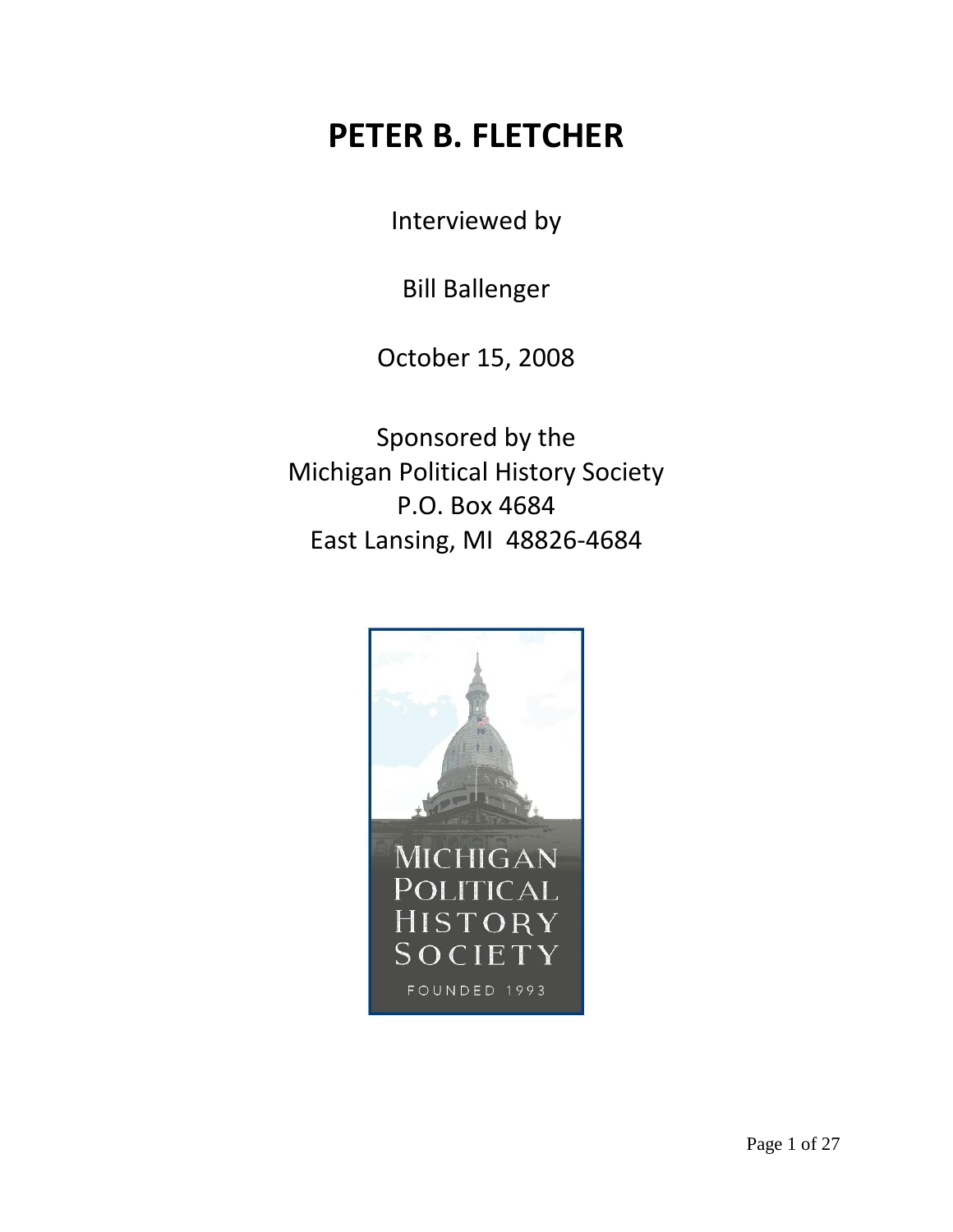This interview is part of the James J. Blanchard Living Library of Michigan Political History. Peter B. Fletcher, it's a great pleasure to interview you for the Michigan Political History Society. I think you described two different kinds of people who get involved in politics and government. What are those two categories?

Peter Fletcher: Well it's an over simplification I am certainly eager to confess to that, but generally speaking, there are people who want to seek and occupy public office and they want to do this for a variety of reasons. Some noble, some not so noble. Then there are those of us, I think more like myself, who want to help the right people get elected to the proper offices and then discharge those responsibilities in a very honest and forthright manner. I have worked on many campaigns over the years. I have thoroughly enjoyed that, but because of my involvement in politics, I was rather dragged, rather reluctantly into occupying four different constitutional offices in the state of Michigan.

- Peter Fletcher: Then, I was elected to one local office on the City Charter Commission. All of these were very interesting experiences and I think I learned a lot about human nature, which is of course the key to success. Understanding human nature because it is the only unchanging thing in this universe. Study the Greek philosophers, the Roman Philosophers, the German philosophers, English philosophers, French philosophers, all of them have a constant theme. Human nature is so predictable. Political science is not an oxy moron, just understand politics the way you would understand human nature.
- Bill Ballenger: Okay, so is the Charter Commission the only office you were ever elected to?
- Peter Fletcher: Yes.
- Bill Ballenger: For the city of Ypsilanti?
- Peter Fletcher: Yes, yes.
- Bill Ballenger: Now, was that before you got involved?
- Peter Fletcher: No, that was after I had been involved in the state politics.
- Bill Ballenger: Okay, so you started out involving yourself in local elections.
- Peter Fletcher: Yes, city council.
- Bill Ballenger: Like, city council, school boards, stuff like that?
- Peter Fletcher: That's right, that's right. Exactly.
- Bill Ballenger: Then what? You got involved with Governor Romney? We won't talk about Governor Romney necessarily, but go ahead.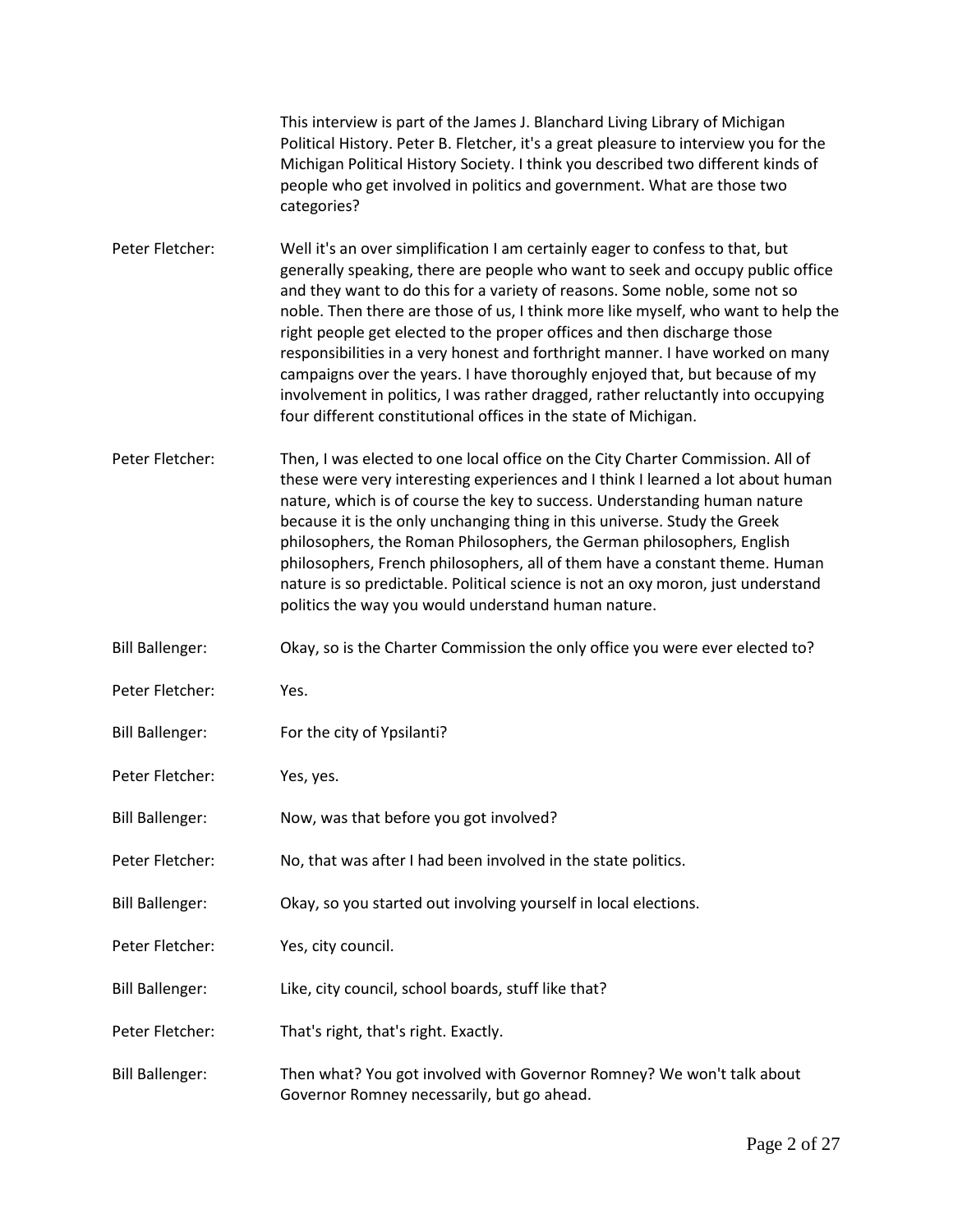| Peter Fletcher:        | Here's what happened originally. A very good friend of mine J. Don Lawrence, a<br>very prominent local attorney, was interested in running for the constitutional<br>convention that we had in 1960 the election was in '64 I believe, around in<br>there. He wanted to run for delegate, he'd run for nothing else before, came to<br>me, I managed his campaign and we won very handily, so he goes to the<br>constitutional convention. There is where we meet George Romney for the first<br>time.                                                                             |
|------------------------|------------------------------------------------------------------------------------------------------------------------------------------------------------------------------------------------------------------------------------------------------------------------------------------------------------------------------------------------------------------------------------------------------------------------------------------------------------------------------------------------------------------------------------------------------------------------------------|
| <b>Bill Ballenger:</b> | Oh, right.                                                                                                                                                                                                                                                                                                                                                                                                                                                                                                                                                                         |
| Peter Fletcher:        | We had known about him, understood his interests and George Romney had<br>been very successful in getting Michigan to amend it's constitution so we could<br>then finally have a state constitutional convention. Romney was elected, with<br>one of the vice chairs Steve Nesbitt, a wonderful choice for being chairman of it.<br>J. Don Lawrence was our delegate from Ypsilanti. So I would attend sessions.<br>That's where I met President Eisenhower and President Truman as they both<br>spoke. I got to meet them because J. Don Took me down on the convention<br>floor. |
| Peter Fletcher:        | That's where I first met George Romney and very impressive character. When<br>he decided to run for governor, I signed onto his campaign, strictly as a<br>volunteer and was recruited to some degree by Bob Teeter, who was very active<br>in Republican politics back then.                                                                                                                                                                                                                                                                                                      |
| <b>Bill Ballenger:</b> | A pollster.                                                                                                                                                                                                                                                                                                                                                                                                                                                                                                                                                                        |
| Peter Fletcher:        | Yes, yes, yes. Very prominent.                                                                                                                                                                                                                                                                                                                                                                                                                                                                                                                                                     |
| <b>Bill Ballenger:</b> | Albion College Professor.                                                                                                                                                                                                                                                                                                                                                                                                                                                                                                                                                          |
| Peter Fletcher:        | You got it. Right, right, right. Very prominent. We worked together very nicely<br>and we got George Romney elected to Governor.                                                                                                                                                                                                                                                                                                                                                                                                                                                   |
| <b>Bill Ballenger:</b> | In 1962.                                                                                                                                                                                                                                                                                                                                                                                                                                                                                                                                                                           |
| Peter Fletcher:        | That's right. That worked out very well. Then from then on, I was involved in the<br>Romney campaigns, each succeeding campaign. Then, when he departed for<br>Washington to be part of the Nixon Administration as the Secretary of HUD, Bill<br>Milliken becomes Governor, but I had also worked with Governor Milliken when<br>he was running for Lieutenant Governor. I was very active in that campaign.<br>Once he becomes Governor, I'm even more involved because he needed some<br>very quick additions to his kitchen cabinet.                                           |
| <b>Bill Ballenger:</b> | That was like 1969 you said.                                                                                                                                                                                                                                                                                                                                                                                                                                                                                                                                                       |
| Peter Fletcher:        | Right, right, right, right, right. He was immediately faced with election in 1970.                                                                                                                                                                                                                                                                                                                                                                                                                                                                                                 |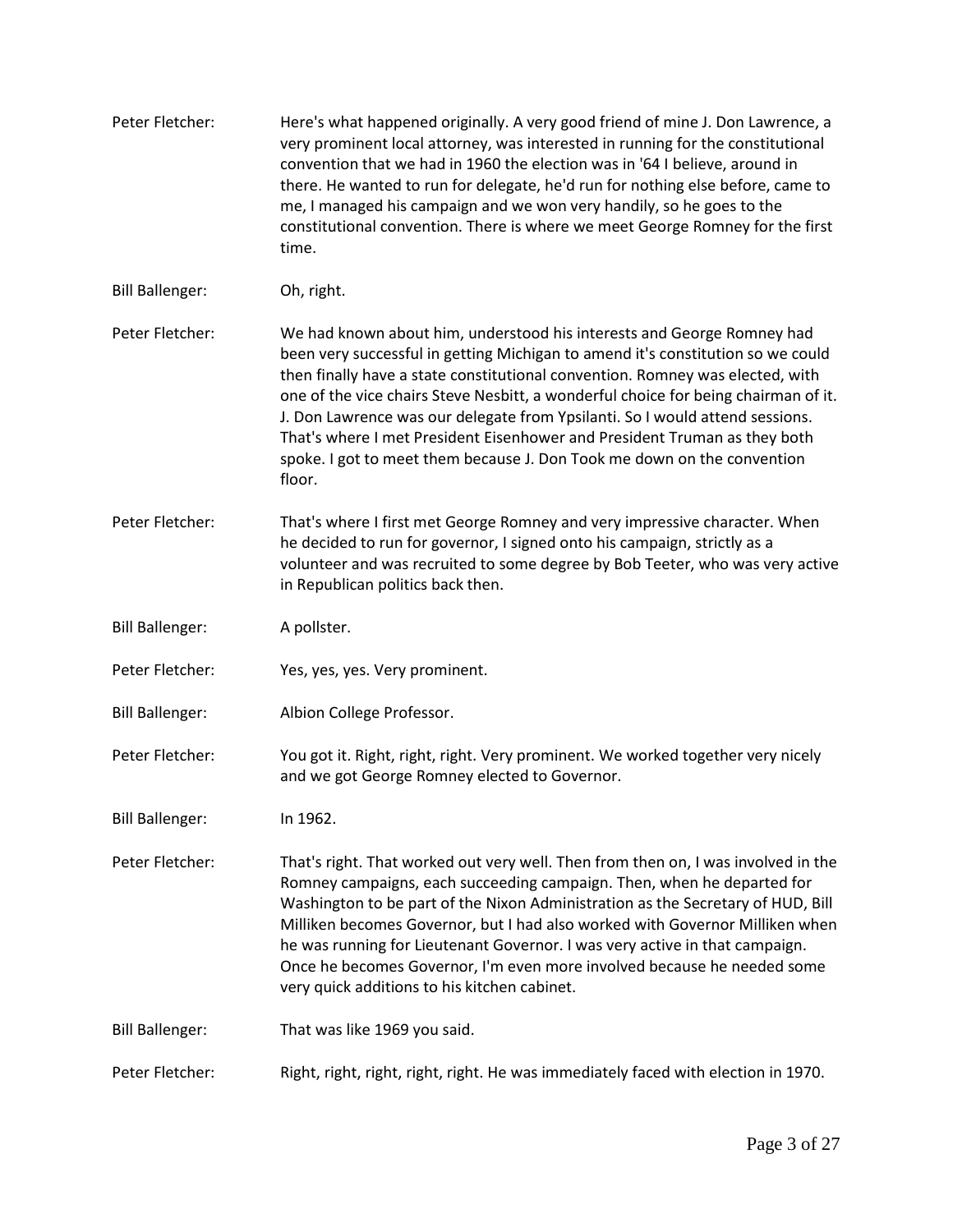| <b>Bill Ballenger:</b> | Right.                                                                                                                                                                                                                                                                                                       |
|------------------------|--------------------------------------------------------------------------------------------------------------------------------------------------------------------------------------------------------------------------------------------------------------------------------------------------------------|
| Peter Fletcher:        | That was a very tough election and he won by a very slim margin. Oh and by the<br>way, the state constitution had been involved, the new constitution was<br>involved, has been adopted by a very slim margin and we always claim the<br>Washtenaw County provided that margin because it carries big votes. |
| <b>Bill Ballenger:</b> | Big 7,000 boats.                                                                                                                                                                                                                                                                                             |
| Peter Fletcher:        | Oh yeah, it was big in Washtenaw County. So of course we always take credit for<br>it. We deserve it.                                                                                                                                                                                                        |
| <b>Bill Ballenger:</b> | Well you should. You should. You should.                                                                                                                                                                                                                                                                     |
| Peter Fletcher:        | The politics is much about the myth of power.                                                                                                                                                                                                                                                                |
| <b>Bill Ballenger:</b> | In that case, probably a valid claim on your part. Let me ask you this. Did George<br>Romney appoint you to any state office or offices or was that only Governor Bill<br>Milliken?                                                                                                                          |
| Peter Fletcher:        | Yes, Millikan appointed me to the Highway Commission.                                                                                                                                                                                                                                                        |
| <b>Bill Ballenger:</b> | Right.                                                                                                                                                                                                                                                                                                       |
| Peter Fletcher:        | He then appointed me to the board at Michigan State University. Then, James<br>Blanchard is the one who appointed me to the State Officers Compensation<br>Commission.                                                                                                                                       |
| <b>Bill Ballenger:</b> | Right.                                                                                                                                                                                                                                                                                                       |
| Peter Fletcher:        | And John Engler, much to my chagrin, to the Michigan Judicial Tenure<br>Commission, the worst two years of my life.                                                                                                                                                                                          |
| <b>Bill Ballenger:</b> | Well we'll get to all that.                                                                                                                                                                                                                                                                                  |
| Peter Fletcher:        | Oh yes.                                                                                                                                                                                                                                                                                                      |
| <b>Bill Ballenger:</b> | Let me ask you just one question about George Romney. Wasn't there some<br>incident involving a bar mitzvah in a mental facility?                                                                                                                                                                            |
| Peter Fletcher:        | Yes, yes, yes, yes.                                                                                                                                                                                                                                                                                          |
| <b>Bill Ballenger:</b> | What happened?                                                                                                                                                                                                                                                                                               |
| Peter Fletcher:        | Here's what happened. George Romney was very good at doing Fourth of July<br>parades. He would get on a helicopter and hop around to about five or six<br>Fourth of July parades, with Ypsilanti being the final one at 11:00 in the                                                                         |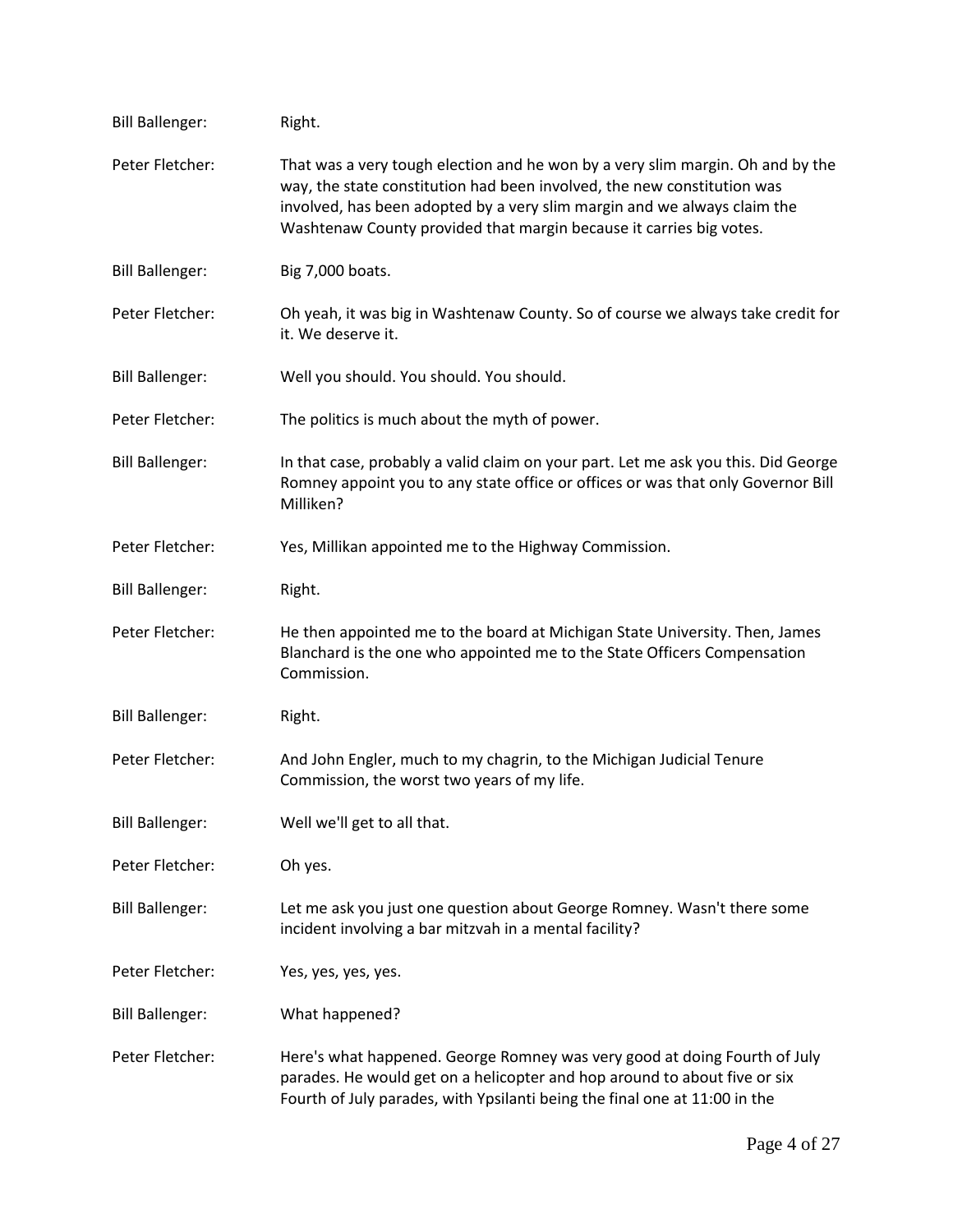|                        | morning. He would start out 9:00 down river someplace. But this one year,<br>when we got to Ypsilanti, everything was all set and we were gonna have lunch<br>at my dad's farm. It was right west of town, so was the parade. As soon as we<br>finish the parade, the state trooper pulled me aside ad said "Peter, the<br>Governor wants to go out to the Ypsilanti State Hospital" which was right south<br>of my dad's farm, about four or five miles. I said "Well that's fine, whatever he<br>wishes to do." But he says "We gotta be very careful of security because there<br>could be some hazards there. Would you be willing to go with us?" I said "Of<br>course." |
|------------------------|-------------------------------------------------------------------------------------------------------------------------------------------------------------------------------------------------------------------------------------------------------------------------------------------------------------------------------------------------------------------------------------------------------------------------------------------------------------------------------------------------------------------------------------------------------------------------------------------------------------------------------------------------------------------------------|
| Peter Fletcher:        | So we went out and it turned out that the reason the Governor was going there<br>was because some Jewish family that knew Romney through some connection, I<br>think it was way back in American Motor days. Their grandson was at an age, he<br>was in the psychiatric, the youth psychiatric unit there, so he could not leave the<br>facility, so they were gonna conduct his Bar mitzvah there. They asked the<br>Governor if he would be willing to participate, which he did, readily.                                                                                                                                                                                  |
| Peter Fletcher:        | So we went out there, the Bar mitzvah was all set, the Governor walks in and it<br>was the most remarkable thing. Here was the Governor of the State of<br>Michigan, participating in a Jewish Bar mitzvah. He was of course very active in<br>the Mormon Church. Everybody knew that. But the Governor gave a very, very<br>compelling presentation on the bonds of similarity, Judaism, Christianity, the<br>Mormon faith, all of it. It was very moving.                                                                                                                                                                                                                   |
| <b>Bill Ballenger:</b> | Wow.                                                                                                                                                                                                                                                                                                                                                                                                                                                                                                                                                                                                                                                                          |
| Peter Fletcher:        | The family was very touched, but nobody knew about it. One of the<br>requirements was no press, nothing. So, I believe I'm one of the few people that<br>was actually an eyewitness there, who could still tell that story and it's<br>absolutely valid.                                                                                                                                                                                                                                                                                                                                                                                                                      |
| <b>Bill Ballenger:</b> | Wow, that is amazing. That is an amazing story. We'll get back to George<br>Romney in a minute. Let me ask you, you get Governor Bill Milliken elected to a<br>full four years term in 1970 and so he rewards you by appointing you to some<br>state agency?                                                                                                                                                                                                                                                                                                                                                                                                                  |
| Peter Fletcher:        | I would characterize it more as a punishment because I had made it crystal clear<br>I didn't want to occupy the public office, but the State Highway Department and<br>Commission had been through a terrible grand jury. Lots of problems, lots of<br>problems. Governor Milliken for some reason thought I was a rather radaman-<br>themed character. He said "I've gotta get somebody in there who's gonna not<br>want to take bribes, not want to twist the rules, not want to cheat on anything."                                                                                                                                                                        |
| <b>Bill Ballenger:</b> | And maybe ask some hard questions.                                                                                                                                                                                                                                                                                                                                                                                                                                                                                                                                                                                                                                            |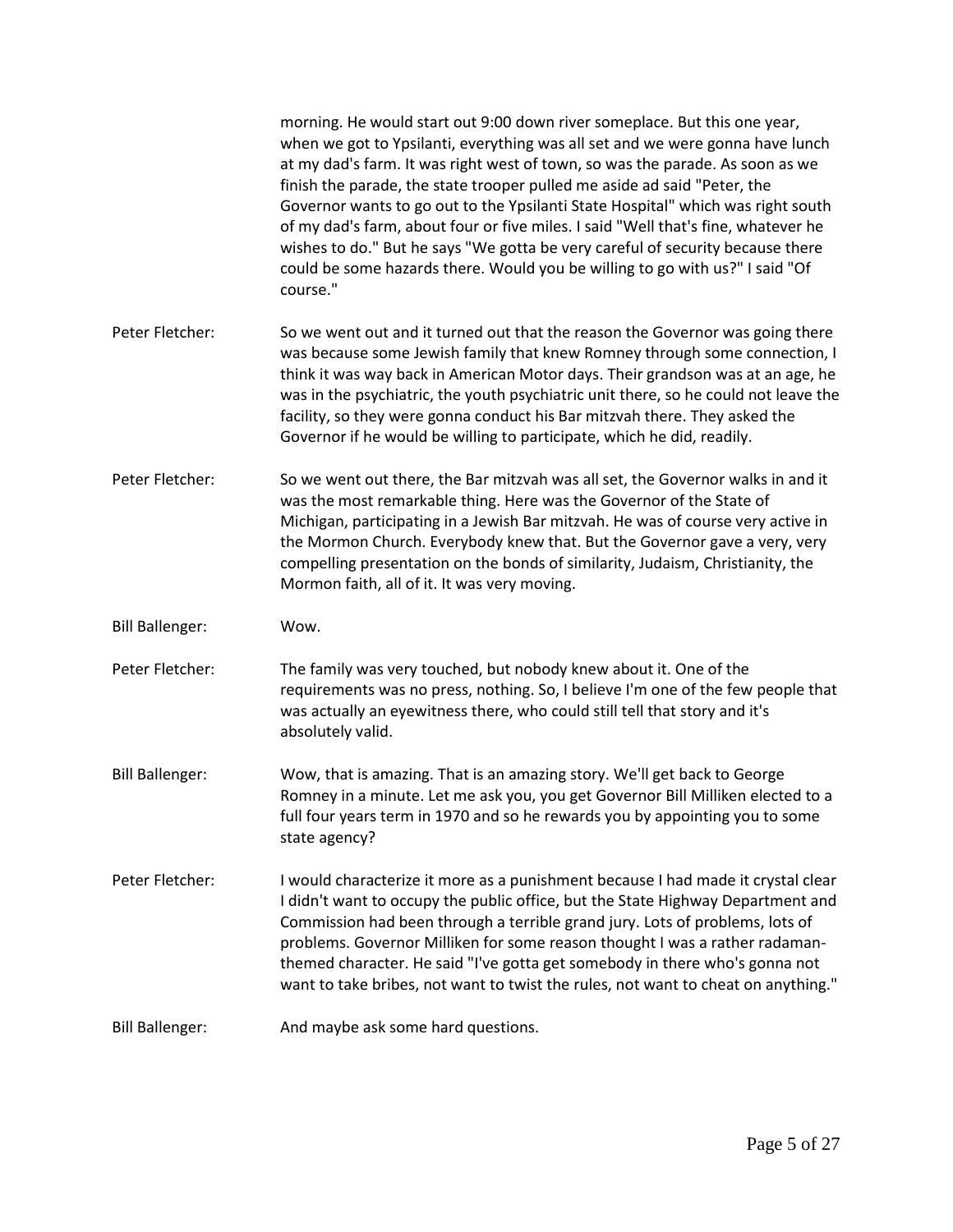| Peter Fletcher:        | Right and demand answers. There were good aspects of the Highway<br>Department, but they were so discouraged because of all the problems they'd<br>been through. So, he appointed me to the State Highway Commission.                                                                                                                                                                                                                                |
|------------------------|------------------------------------------------------------------------------------------------------------------------------------------------------------------------------------------------------------------------------------------------------------------------------------------------------------------------------------------------------------------------------------------------------------------------------------------------------|
| <b>Bill Ballenger:</b> | Now, was this about what  '72, '73?                                                                                                                                                                                                                                                                                                                                                                                                                  |
| Peter Fletcher:        | Yes, 1972.                                                                                                                                                                                                                                                                                                                                                                                                                                           |
| <b>Bill Ballenger:</b> | '72, okay.                                                                                                                                                                                                                                                                                                                                                                                                                                           |
| Peter Fletcher:        | And of course the Democrats were incensed, oh yes, this was a payoff, therefore<br>they were gonna block my confirmation. Well as you recall, the constitution<br>required that they had to act in 60 session days, but there was an even split in<br>the Michigan Senate.                                                                                                                                                                           |
| <b>Bill Ballenger:</b> | Yeah.                                                                                                                                                                                                                                                                                                                                                                                                                                                |
| Peter Fletcher:        | It was split, so the Republicans just held back. So 60 days went by and I was by<br>default confirmed, so I loved going around the state telling people not a single<br>vote was cast because of my confirmation and of course, not a single vote was<br>cast for me.                                                                                                                                                                                |
| <b>Bill Ballenger:</b> | Well that's right.                                                                                                                                                                                                                                                                                                                                                                                                                                   |
| Peter Fletcher:        | But I was a full fledged Commissioner.                                                                                                                                                                                                                                                                                                                                                                                                               |
| <b>Bill Ballenger:</b> | So what did you find when you became a member of that body.                                                                                                                                                                                                                                                                                                                                                                                          |
| Peter Fletcher:        | I found that the department was very severely scarred by that whole experience<br>and eager to get back on the right track. Unfortunately, when I arrived, it was<br>almost coincidental with the hiring of John Woodford as the Director. John<br>Woodford was an excellent, absolutely excellent Director. One of my proudest<br>accomplishments was seeing that John was the Director and I supported him<br>completely and he supported us.      |
| Peter Fletcher:        | John often said afterwards  he said "Fletcher was a tough boss, but he was<br>absolutely a straight arrow." And he would really get after us. He'd put the<br>pressure on us, but when he went over to the legislature to testify, when he<br>spoke in public meetings about the Highway Department, he was a big<br>proponent, big proponent. He explained to people why we had to become a<br>transportation department, not a highway department. |
| Peter Fletcher:        | So we had to be interested in public transportation. We had to be interested in<br>all forms of transportation, whether it was air crafts, whether it was boats,<br>everything. John and I thought we made a pretty good team.                                                                                                                                                                                                                       |
| <b>Bill Ballenger:</b> | How many people were on the commission at that time, do you remember?                                                                                                                                                                                                                                                                                                                                                                                |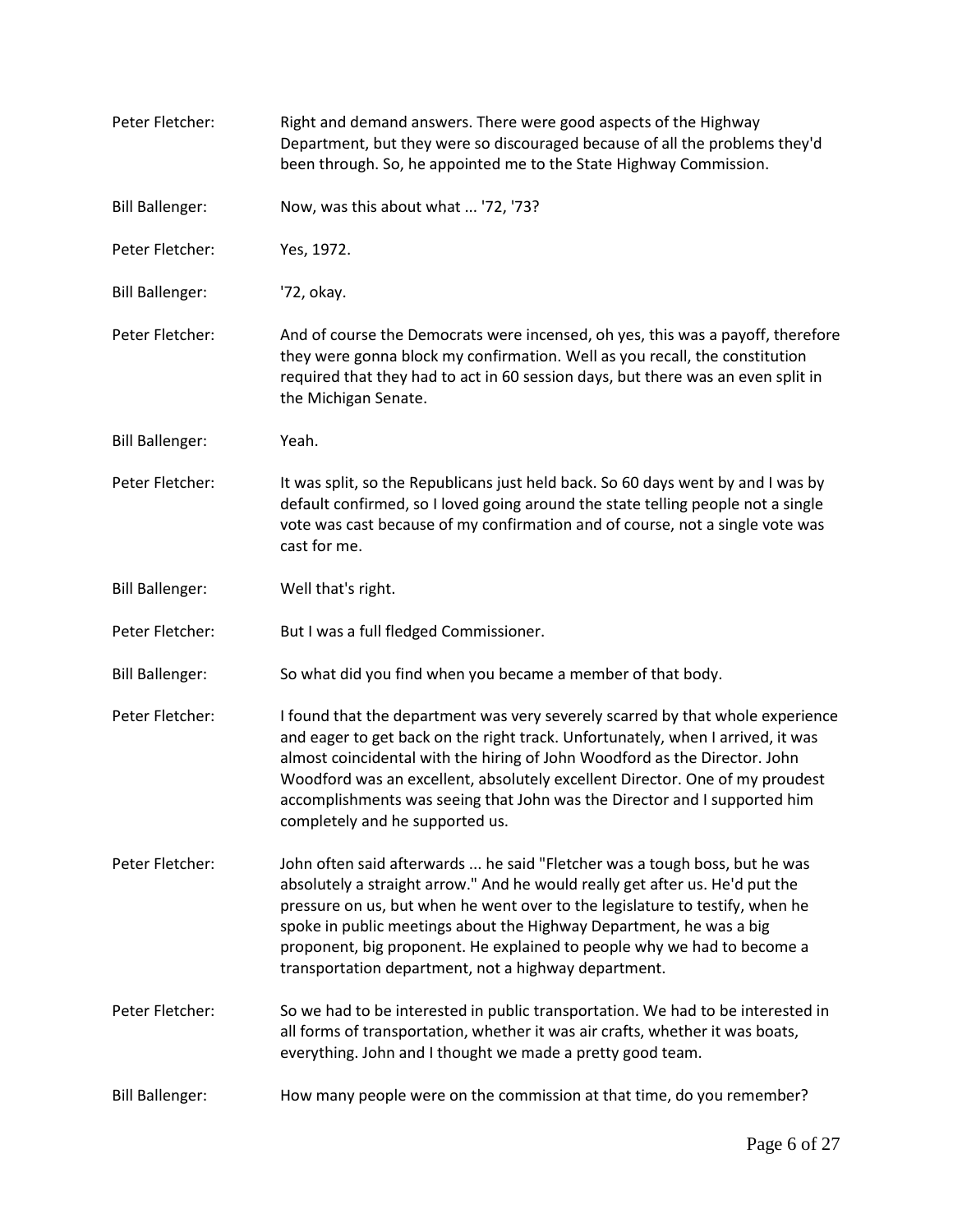| Peter Fletcher:        | Four. There were two democrats, two republicans.                                                                                                                                                                                                                                                                                                                                                                                                                                                                                                   |
|------------------------|----------------------------------------------------------------------------------------------------------------------------------------------------------------------------------------------------------------------------------------------------------------------------------------------------------------------------------------------------------------------------------------------------------------------------------------------------------------------------------------------------------------------------------------------------|
| <b>Bill Ballenger:</b> | Do you remember some of the other members?                                                                                                                                                                                                                                                                                                                                                                                                                                                                                                         |
| Peter Fletcher:        | Yes, Vin Erickson was there, well Charlie Hewitt was the chairman at the time<br>and he of course was a democrat, so he was a little suspicious. But before it was<br>over, Charlie and I got along just fine. When I was first appointed, Tom Shauber<br>who had worked for the free press and followed me in politics was the Director<br>of PR for the Highway Department. He came to me "Oh Peter, we don't want to<br>have anything in politics. Anything politics, you gotta be careful. You gotta be<br>careful. I know you're a big part." |
| Peter Fletcher:        | I said "I'll make you a deal Tom, I'll make you a deal. You watch me for the next<br>year and you come back in a year from now and tell me if I had been<br>inappropriate with my politics." "okay, okay." He never came back to me.                                                                                                                                                                                                                                                                                                               |
| <b>Bill Ballenger:</b> | Never came back.                                                                                                                                                                                                                                                                                                                                                                                                                                                                                                                                   |
| Peter Fletcher:        | Because I knew that politics had nothing to do with whether or not you were<br>gonna have a great department.                                                                                                                                                                                                                                                                                                                                                                                                                                      |
| <b>Bill Ballenger:</b> | Right.                                                                                                                                                                                                                                                                                                                                                                                                                                                                                                                                             |
| Peter Fletcher:        | And we were there to serve the people, the public interest and to make certain<br>that every dollar we collected from the taxpayers was spent prudently. I found<br>all kinds of ways to save money and focus it directly on solving problems of<br>transportation.                                                                                                                                                                                                                                                                                |
| <b>Bill Ballenger:</b> | How long were you on the Commission?                                                                                                                                                                                                                                                                                                                                                                                                                                                                                                               |
| Peter Fletcher:        | Six years.                                                                                                                                                                                                                                                                                                                                                                                                                                                                                                                                         |
| <b>Bill Ballenger:</b> | Six years all together?                                                                                                                                                                                                                                                                                                                                                                                                                                                                                                                            |
| Peter Fletcher:        | The day I was appointed, I handed the Governor my signed, undated<br>resignation. "Governor, if you find anyone in this felicific commonwealth who<br>would rather have fulfilled this odious task, please make me the happiest<br>person from around and just put the date on it and I'm gone."                                                                                                                                                                                                                                                   |
| <b>Bill Ballenger:</b> | In my misery.                                                                                                                                                                                                                                                                                                                                                                                                                                                                                                                                      |
| Peter Fletcher:        | Right, right.                                                                                                                                                                                                                                                                                                                                                                                                                                                                                                                                      |
| <b>Bill Ballenger:</b> | But actually, I think you secretly got something out of it.                                                                                                                                                                                                                                                                                                                                                                                                                                                                                        |
| Peter Fletcher:        | Every two weeks they have to trudge you off to Lansing.                                                                                                                                                                                                                                                                                                                                                                                                                                                                                            |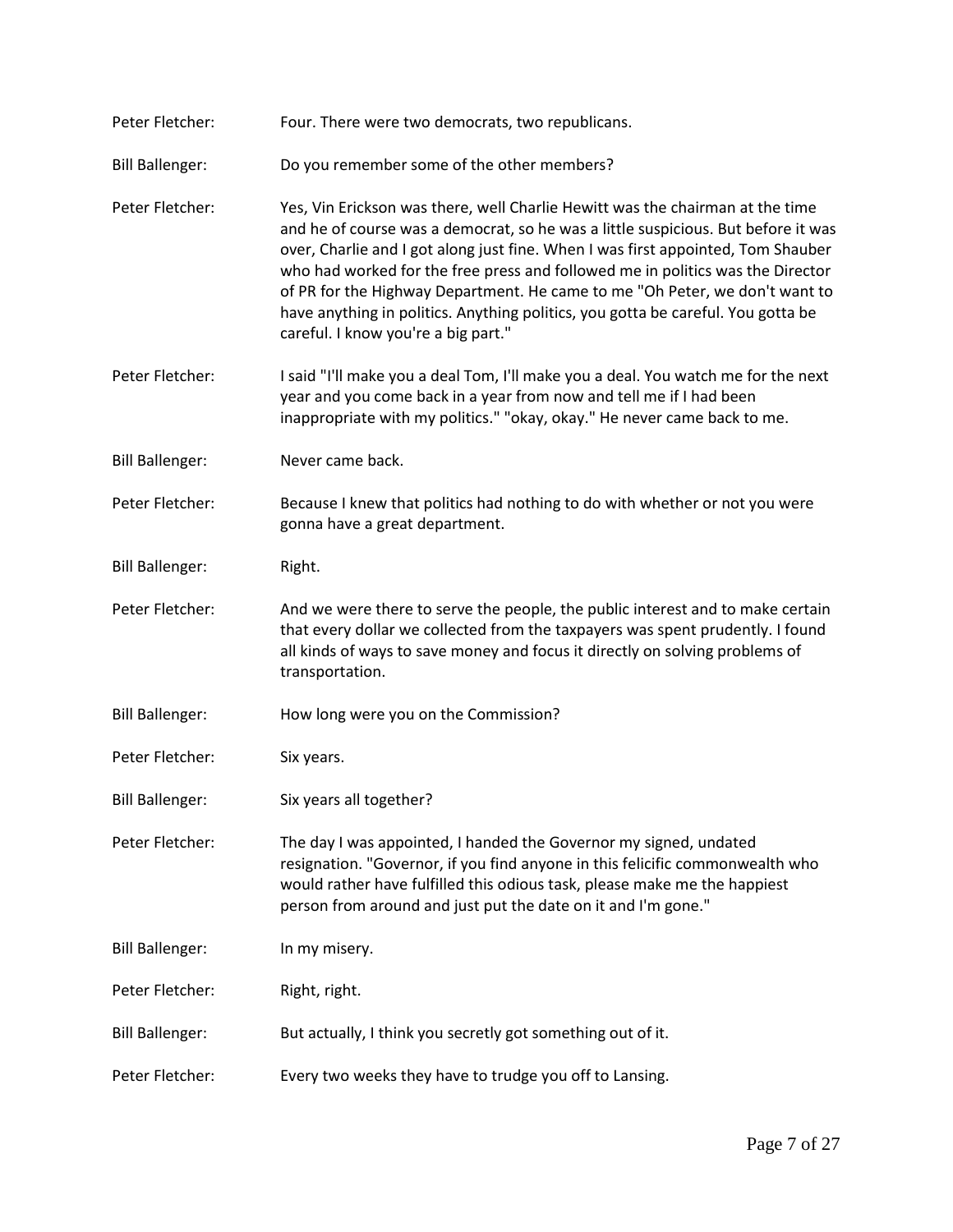| <b>Bill Ballenger:</b> | Is that how often they met? Twice a month?                                                                                                                                                                                                                                                                                                                                                                                                                                                                            |
|------------------------|-----------------------------------------------------------------------------------------------------------------------------------------------------------------------------------------------------------------------------------------------------------------------------------------------------------------------------------------------------------------------------------------------------------------------------------------------------------------------------------------------------------------------|
| Peter Fletcher:        | Yes, but guess what? When I became chairman, we cut it to once a month and<br>the meetings were two hours. I mean none of this federal. Boom, boom, boom,<br>boom, boom. Come on folks. Give us the information. We make the decision.<br>Give it to us in advance so we can think it over. There were more efficient ways<br>of doing virtually everything in state government.                                                                                                                                      |
| Peter Fletcher:        | All that bureaucracy about to drive you nuts. Two of the worst things about<br>state government was civil service because it protected the incompetent and<br>the indifferent and the indolent. I couldn't fire anybody. I couldn't fire anybody.                                                                                                                                                                                                                                                                     |
| <b>Bill Ballenger:</b> | Right.                                                                                                                                                                                                                                                                                                                                                                                                                                                                                                                |
| Peter Fletcher:        | We caught a guy stealing money from us at the Blue Water Bridge. Oh no, no,<br>we had to put him on some sort of leave. The only one we could finally fire was<br>the guy that was caught sneaking around the women's restrooms harassing<br>women. That one we could finally get rid of, but it was a tough challenge.                                                                                                                                                                                               |
| <b>Bill Ballenger:</b> | Well, was it you or the commission that could fire or not these people? Or was it<br>John Woodford?                                                                                                                                                                                                                                                                                                                                                                                                                   |
| Peter Fletcher:        | Woodford was of course the day to day administrator, so he had the ultimate<br>responsibility. But the final policy decisions were made by the commissioner.                                                                                                                                                                                                                                                                                                                                                          |
| <b>Bill Ballenger:</b> | Wasn't there a famous map that came out while you were on the commission?                                                                                                                                                                                                                                                                                                                                                                                                                                             |
| Peter Fletcher:        | I was accused by Keith Bolean, who was then the Director of the Department of<br>Labor I think it was, our U of M guy, he said "Fletcher, you're not being faithful<br>to the University of Michigan because you're allowing them to repaint the<br>Mackinac Bridge green and white, the colors of the arch enemy in East Lansing."<br>Well I had no control over that because this Federal Highway Administration<br>determined that green and white were the safety colors, they used them all<br>over the country. |
| Peter Fletcher:        | I said "Well I'll do something that proves I'm as faithful to the maison blue as<br>anyone else." We were getting ready to put out the new state highway map, so I<br>called in Tom Shauber, who was in charge of the map project. I said "Tom,<br>here's what we're gonna do. Have a section of the map for which we have no<br>legal liability, we're gonna put two new towns. One of them is gonna say "GO<br>BLU" the other ones I gonna say "BEAT OSU", but we're telling nobody.                                |
| <b>Bill Ballenger:</b> | Was it like rural Toledo?                                                                                                                                                                                                                                                                                                                                                                                                                                                                                             |
| Peter Fletcher:        | Yeah, yeah, right, right, right. Just south of the border. Where they have cultural<br>wasteland and call it OHIO, four letter word. So, we told nobody, introduced the                                                                                                                                                                                                                                                                                                                                               |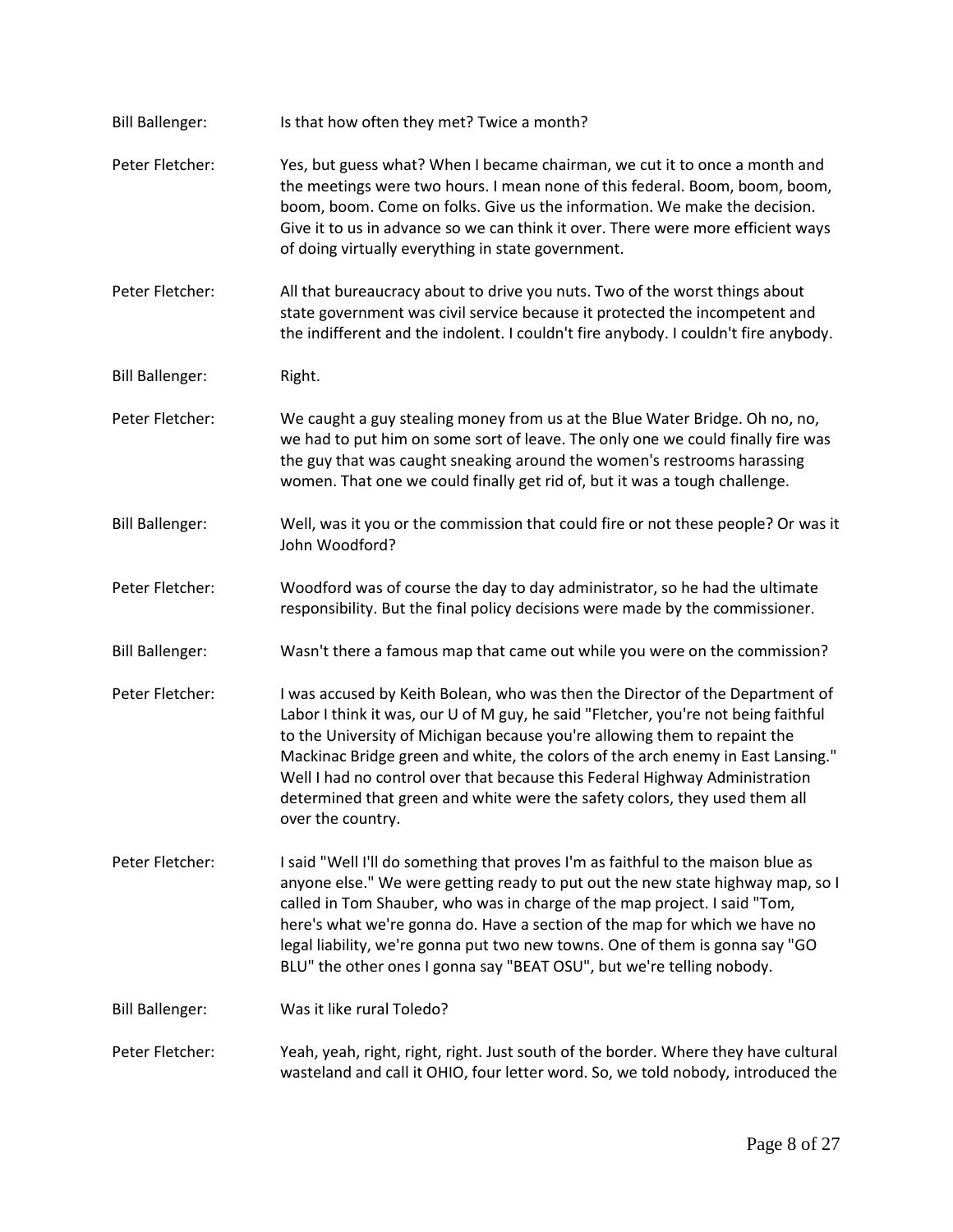|                        | new map and oh fine, it was the year rents had opened in downtown Detroit, so<br>that's where we introduced the map.                                                                                                                                                                                                                                                                                                                                                                                                                                                                |
|------------------------|-------------------------------------------------------------------------------------------------------------------------------------------------------------------------------------------------------------------------------------------------------------------------------------------------------------------------------------------------------------------------------------------------------------------------------------------------------------------------------------------------------------------------------------------------------------------------------------|
| Peter Fletcher:        | The conclusion, the press conference said "By the way ladies and gentleman,<br>there's something on the new map, which is not on the old map." That's all I<br>said. Some smarty went home that night, put the two maps up to a bright light<br>and found my arrant towns. William, I'm here to tell you that my life has not<br>been the same. What I thought would be a modest amusement, over a 20<br>minutes duration, has taken on a life of its own. To this day, 30 years later. Not a<br>month goes by, something doesn't come about that silly map paper.<br>Unbelievable. |
| <b>Bill Ballenger:</b> | It was a great incident, I mean it was front page news all over the state.                                                                                                                                                                                                                                                                                                                                                                                                                                                                                                          |
| Peter Fletcher:        | When I went on the MSU board, they wanted to know what I was gonna do to<br>the MSU campus map. I said "Nothing, nothing". That's a one of a kind.                                                                                                                                                                                                                                                                                                                                                                                                                                  |
| <b>Bill Ballenger:</b> | Was it just that one year?                                                                                                                                                                                                                                                                                                                                                                                                                                                                                                                                                          |
| Peter Fletcher:        | Yes, because the minute I left the commission, the cartographer jerked it off<br>because he felt so violated it wasn't accurate. It was not an accurate thing.                                                                                                                                                                                                                                                                                                                                                                                                                      |
| <b>Bill Ballenger:</b> | You didn't really get in trouble over that did you?                                                                                                                                                                                                                                                                                                                                                                                                                                                                                                                                 |
| Peter Fletcher:        | No, no, but the Governor got about six letters of complaint from people.                                                                                                                                                                                                                                                                                                                                                                                                                                                                                                            |
| <b>Bill Ballenger:</b> | Only six?                                                                                                                                                                                                                                                                                                                                                                                                                                                                                                                                                                           |
| Peter Fletcher:        | About six letters. He said "Peter, what should I do to answer this?" I said "I'll<br>suggest an answer Governor. Why don't you answer them and say Mr. Fletcher<br>serves without any compensation. He's entitled to \$60,000 a year from the<br>public treasury. He pays all of his own expenses, even though he's entitled to<br>complete reimbursement and therefore, in exchange for that, he spent about \$6<br>in extra ink on that map. Therefore, I believe that the people have come out<br>ahead financially." Guess what? No more complaints.                            |
| <b>Bill Ballenger:</b> | Okay, let me ask you this. Six years pass, the commission term to which you<br>were appointed ends.                                                                                                                                                                                                                                                                                                                                                                                                                                                                                 |
| Peter Fletcher:        | Yep.                                                                                                                                                                                                                                                                                                                                                                                                                                                                                                                                                                                |
| <b>Bill Ballenger:</b> | And what?                                                                                                                                                                                                                                                                                                                                                                                                                                                                                                                                                                           |
| Peter Fletcher:        | Well it didn't end, I had been re-appointed once, so I still have another couple<br>years to go. I said "Governor, we have not got re-elected and I wasn't out. I need<br>my peace and quiet."                                                                                                                                                                                                                                                                                                                                                                                      |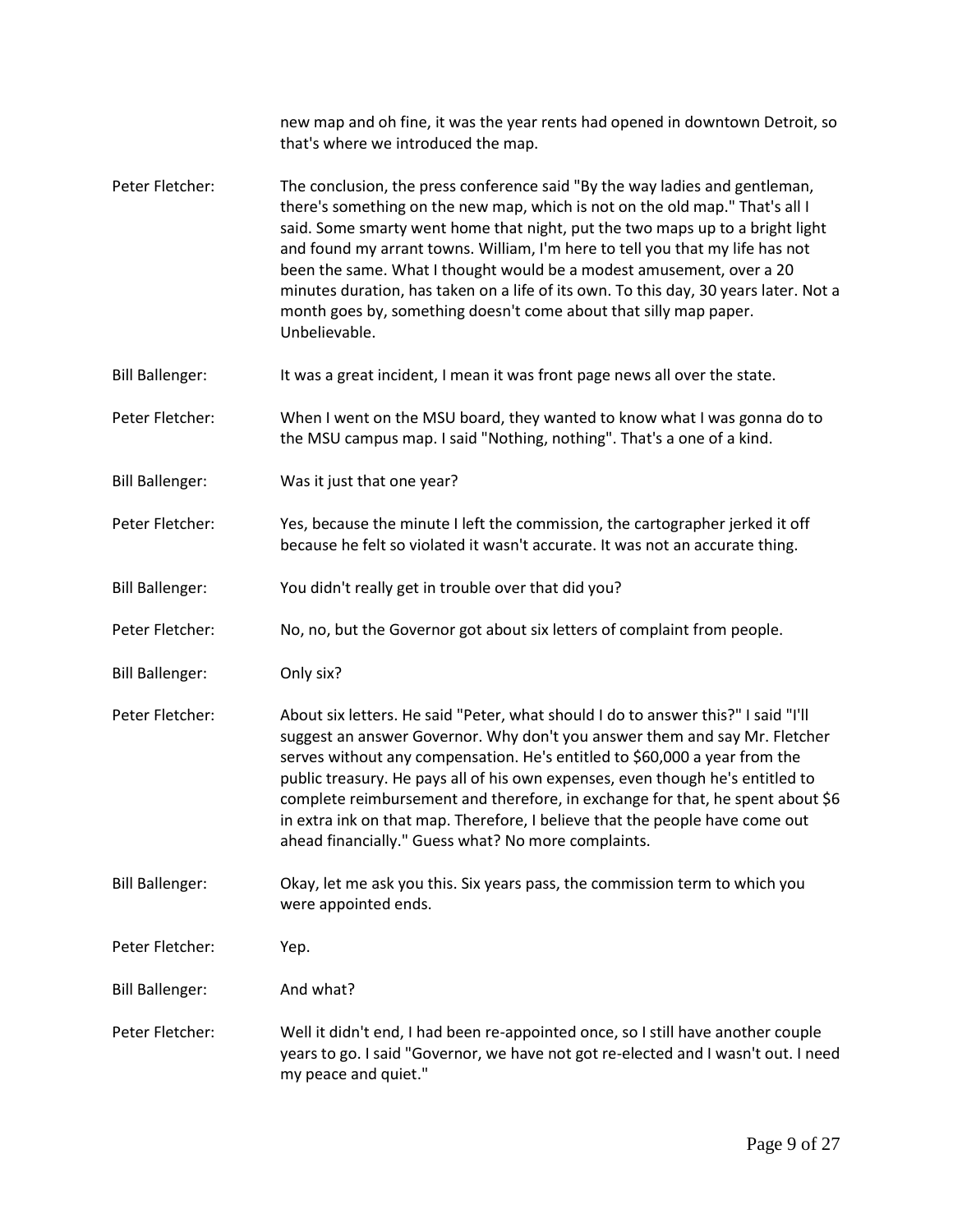| <b>Bill Ballenger:</b> | You wanted freedom at last.                                                                                                                                                                                                                                                                                                                                                                                                                                                                                                                                                                                                                  |
|------------------------|----------------------------------------------------------------------------------------------------------------------------------------------------------------------------------------------------------------------------------------------------------------------------------------------------------------------------------------------------------------------------------------------------------------------------------------------------------------------------------------------------------------------------------------------------------------------------------------------------------------------------------------------|
| Peter Fletcher:        | Yes, please, please.                                                                                                                                                                                                                                                                                                                                                                                                                                                                                                                                                                                                                         |
| <b>Bill Ballenger:</b> | He said okay, but did he demand that you take something else?                                                                                                                                                                                                                                                                                                                                                                                                                                                                                                                                                                                |
| Peter Fletcher:        | No, no, no.                                                                                                                                                                                                                                                                                                                                                                                                                                                                                                                                                                                                                                  |
| <b>Bill Ballenger:</b> | He gave you a hiatus.                                                                                                                                                                                                                                                                                                                                                                                                                                                                                                                                                                                                                        |
| Peter Fletcher:        | No, no, here's what happened. I handed in a resignation as soon as we knew we<br>were re-elected in the election, I would have handed him my resignation and<br>say "You've got to give me my freedom." "Oh please, please." So reluctantly, he<br>accepted my resignation. Okay. Two years go by.                                                                                                                                                                                                                                                                                                                                           |
| Peter Fletcher:        | One day out of the clear blue sky, they'd had a resignation, they forced a person<br>off of the MSU board of trustees because there had been all kinds of scandals.<br>He was cheating and everything. It was bad, bad. He was in jail for non-support,<br>the whole thing. Okay, so here's this vacancy. There hadn't been a vacancy on<br>the board at MSU in years. The MSU board is an elected board, so the Governor<br>very seldom would make an appointment anyway. There hadn't been an<br>appointment. As soon as this guy resigned, 200 people immediately applied.<br>Begging, pleading and whining. All these bleed green types. |
|                        |                                                                                                                                                                                                                                                                                                                                                                                                                                                                                                                                                                                                                                              |
| <b>Bill Ballenger:</b> | Sure.                                                                                                                                                                                                                                                                                                                                                                                                                                                                                                                                                                                                                                        |
| Peter Fletcher:        | Well, all of a sudden they're sitting around the office one day according to Joyce<br>Braithwaite who was the interpreter appointments person.                                                                                                                                                                                                                                                                                                                                                                                                                                                                                               |
| <b>Bill Ballenger:</b> | Right.                                                                                                                                                                                                                                                                                                                                                                                                                                                                                                                                                                                                                                       |
| Peter Fletcher:        | Suddenly, the Governor says "Wait a minute, I know who I'm going to appoint."<br>She thought he was going to name one of these five or six names they were<br>down to. "I'm going to appoint Peter Fletcher." "Peter Fletcher? He's never even<br>been on the campus." "I'm appointing Peter Fletcher. I'm gonna prove to the<br>people of Michigan that you get a better quality by appointment than you do by<br>election. And Fletcher won't take anything from them."                                                                                                                                                                    |
| <b>Bill Ballenger:</b> | He's convinced that you would be this passionate objective.                                                                                                                                                                                                                                                                                                                                                                                                                                                                                                                                                                                  |
| Peter Fletcher:        | Right, exactly.                                                                                                                                                                                                                                                                                                                                                                                                                                                                                                                                                                                                                              |
| <b>Bill Ballenger:</b> | And you would do the same kind of job you did on a lot of things.                                                                                                                                                                                                                                                                                                                                                                                                                                                                                                                                                                            |
| Peter Fletcher:        | Exactly.                                                                                                                                                                                                                                                                                                                                                                                                                                                                                                                                                                                                                                     |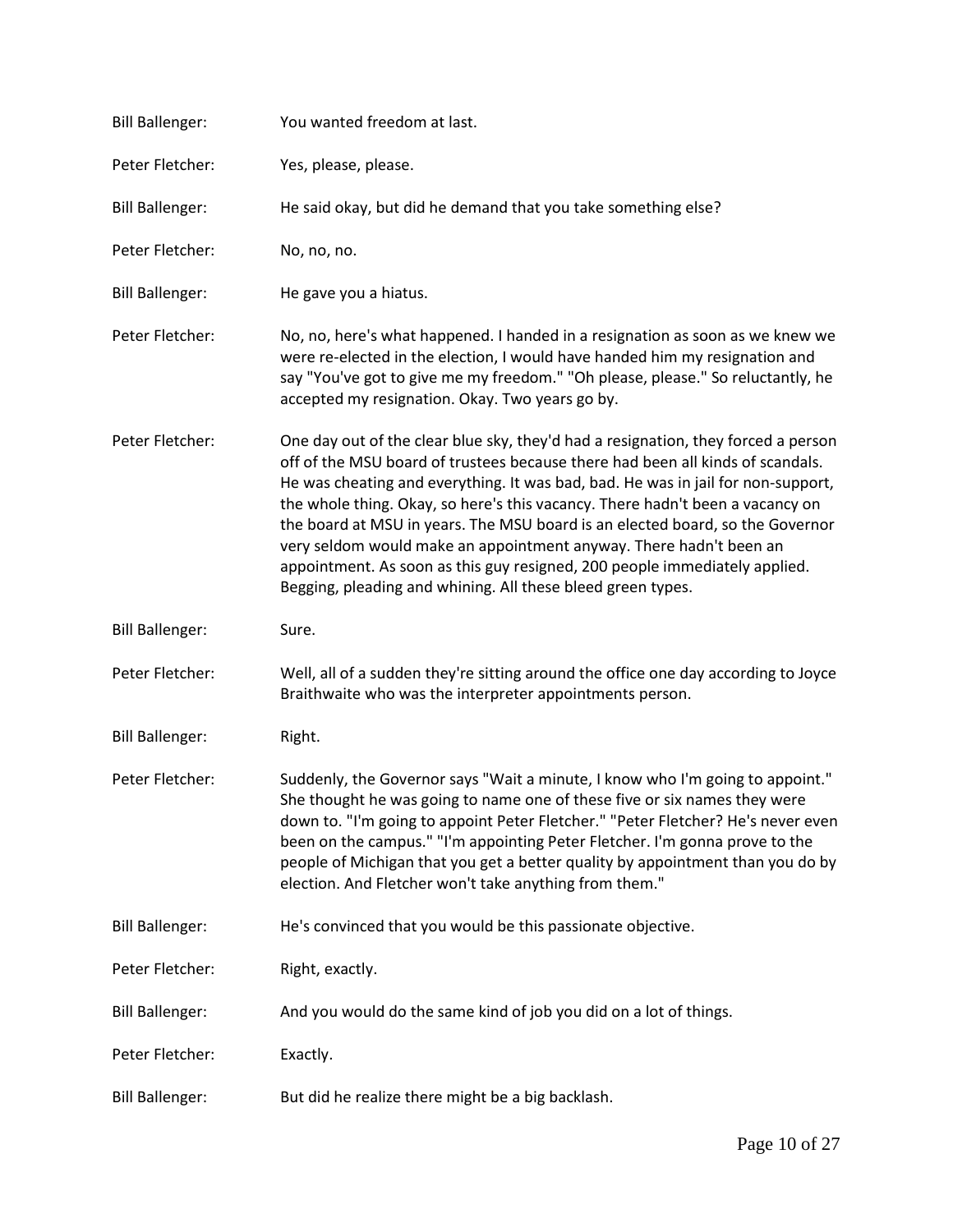| Peter Fletcher:        | Oh boy was there a backlash. When he called me, he said "Peter, I'm going to<br>appoint you to Trustee of Michigan State University." I said "Governor, do you<br>realize you're talking to Peter Fletcher in Ypsilanti?" "Yes." "and this is the<br>Governor of the state of Michigan?" "Yes." I said "Governor, do you realize how<br>controversial this will be?" He said "I found that some of my most controversial<br>appointments were some of my most successful." "But Governor, I don't wish to<br>be a Trustee of Michigan State University." "Peter, I have done things for you I<br>didn't wish to do, now it's your turn to do this for me." So, there I was, stuck. |
|------------------------|------------------------------------------------------------------------------------------------------------------------------------------------------------------------------------------------------------------------------------------------------------------------------------------------------------------------------------------------------------------------------------------------------------------------------------------------------------------------------------------------------------------------------------------------------------------------------------------------------------------------------------------------------------------------------------|
| <b>Bill Ballenger:</b> | You were stuck.                                                                                                                                                                                                                                                                                                                                                                                                                                                                                                                                                                                                                                                                    |
| Peter Fletcher:        | When he announced it  for three days, absolute hell broke loose.                                                                                                                                                                                                                                                                                                                                                                                                                                                                                                                                                                                                                   |
| <b>Bill Ballenger:</b> | Well you are kind of downplaying the fact that you're a famous Maison Blue<br>guy.                                                                                                                                                                                                                                                                                                                                                                                                                                                                                                                                                                                                 |
| Peter Fletcher:        | I agree, but the third day, guess who called me?                                                                                                                                                                                                                                                                                                                                                                                                                                                                                                                                                                                                                                   |
| <b>Bill Ballenger:</b> | Who?                                                                                                                                                                                                                                                                                                                                                                                                                                                                                                                                                                                                                                                                               |
| Peter Fletcher:        | John  the president. Long time president.                                                                                                                                                                                                                                                                                                                                                                                                                                                                                                                                                                                                                                          |
| <b>Bill Ballenger:</b> | John Hannah?                                                                                                                                                                                                                                                                                                                                                                                                                                                                                                                                                                                                                                                                       |
| Peter Fletcher:        | John Hannah called me.                                                                                                                                                                                                                                                                                                                                                                                                                                                                                                                                                                                                                                                             |
| <b>Bill Ballenger:</b> | Oh, John Hannah.                                                                                                                                                                                                                                                                                                                                                                                                                                                                                                                                                                                                                                                                   |
| Peter Fletcher:        | He said "Mr. Fletcher, if Governor Milliken thinks you will be a good trustee at<br>Michigan State, that's good enough for me." But then, they all quieted down. I<br>showed up at the first bidding.                                                                                                                                                                                                                                                                                                                                                                                                                                                                              |
| <b>Bill Ballenger:</b> | Wow, that was it huh?                                                                                                                                                                                                                                                                                                                                                                                                                                                                                                                                                                                                                                                              |
| Peter Fletcher:        | Baring my green and white tie and everything.                                                                                                                                                                                                                                                                                                                                                                                                                                                                                                                                                                                                                                      |
| <b>Bill Ballenger:</b> | Wow.                                                                                                                                                                                                                                                                                                                                                                                                                                                                                                                                                                                                                                                                               |
| Peter Fletcher:        | On my car, I got a personalized plate. On my car was my M go blue sticker on<br>the window and the license plate said MSUTOO.                                                                                                                                                                                                                                                                                                                                                                                                                                                                                                                                                      |
| <b>Bill Ballenger:</b> | That's pretty good.                                                                                                                                                                                                                                                                                                                                                                                                                                                                                                                                                                                                                                                                |
| Peter Fletcher:        | So I had a dual allegiance.                                                                                                                                                                                                                                                                                                                                                                                                                                                                                                                                                                                                                                                        |
| <b>Bill Ballenger:</b> | That is very good.                                                                                                                                                                                                                                                                                                                                                                                                                                                                                                                                                                                                                                                                 |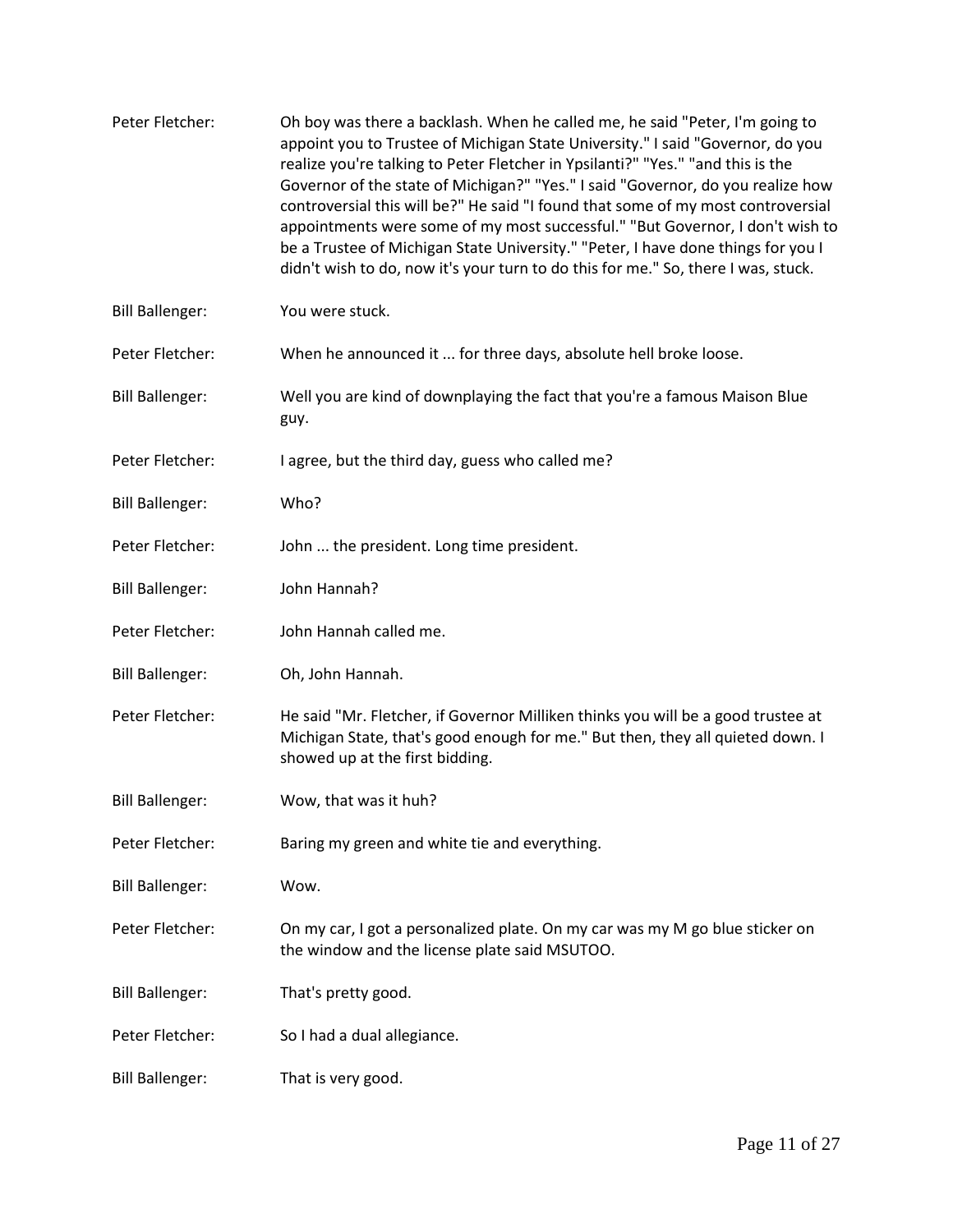| Peter Fletcher:        | After I left four and a half years later, I often said "A wide body of opinion, hell,<br>that was the finest trustee they ever had." Of course it was my wide body, but<br>so what.                                                                                                                                                                                                |
|------------------------|------------------------------------------------------------------------------------------------------------------------------------------------------------------------------------------------------------------------------------------------------------------------------------------------------------------------------------------------------------------------------------|
| <b>Bill Ballenger:</b> | How long were you on the board?                                                                                                                                                                                                                                                                                                                                                    |
| Peter Fletcher:        | Four and a half years.                                                                                                                                                                                                                                                                                                                                                             |
| <b>Bill Ballenger:</b> | Four and a half years. You never actually ran, did you?                                                                                                                                                                                                                                                                                                                            |
| Peter Fletcher:        | No, no, no, no, no. I served out the term.                                                                                                                                                                                                                                                                                                                                         |
| <b>Bill Ballenger:</b> | You served out the balance of the term.                                                                                                                                                                                                                                                                                                                                            |
| Peter Fletcher:        | Right, the balance of the term and then I left them a question. I said "I will<br>respond to the wishes of the people of the state of Michigan." And guess what?<br>Not one person asked me to seek re-election, including myself. So I understood<br>that                                                                                                                         |
| <b>Bill Ballenger:</b> | Well now was John Hannah  he was an emerits president.                                                                                                                                                                                                                                                                                                                             |
| Peter Fletcher:        | Yes, yes, but still.                                                                                                                                                                                                                                                                                                                                                               |
| <b>Bill Ballenger:</b> | Was Wharton a president? Who was president?                                                                                                                                                                                                                                                                                                                                        |
| Peter Fletcher:        | No, they were just in the process.                                                                                                                                                                                                                                                                                                                                                 |
| <b>Bill Ballenger:</b> | DiBiaggio?                                                                                                                                                                                                                                                                                                                                                                         |
| Peter Fletcher:        | They were just in the process of changing presidents.                                                                                                                                                                                                                                                                                                                              |
| <b>Bill Ballenger:</b> | Yeah. Wharton had just left?                                                                                                                                                                                                                                                                                                                                                       |
| Peter Fletcher:        | Yes, yes, and they hired John DiBiaggio.                                                                                                                                                                                                                                                                                                                                           |
| <b>Bill Ballenger:</b> | Okay.                                                                                                                                                                                                                                                                                                                                                                              |
| Peter Fletcher:        | No, no, Cecil Mackey.                                                                                                                                                                                                                                                                                                                                                              |
| <b>Bill Ballenger:</b> | Cecil Mackey was there? Okay.                                                                                                                                                                                                                                                                                                                                                      |
| Peter Fletcher:        | Cecil Mackey was there and Cecil was having a tough time. Cecil had all of the<br>qualifications for being an excellent university president except one. He had no<br>political instincts. It was very sad. Cecil was an excellent president otherwise. I<br>tried my best to protect him from some of his political blunders, but boy oh boy,<br>it was tough. It was very tough. |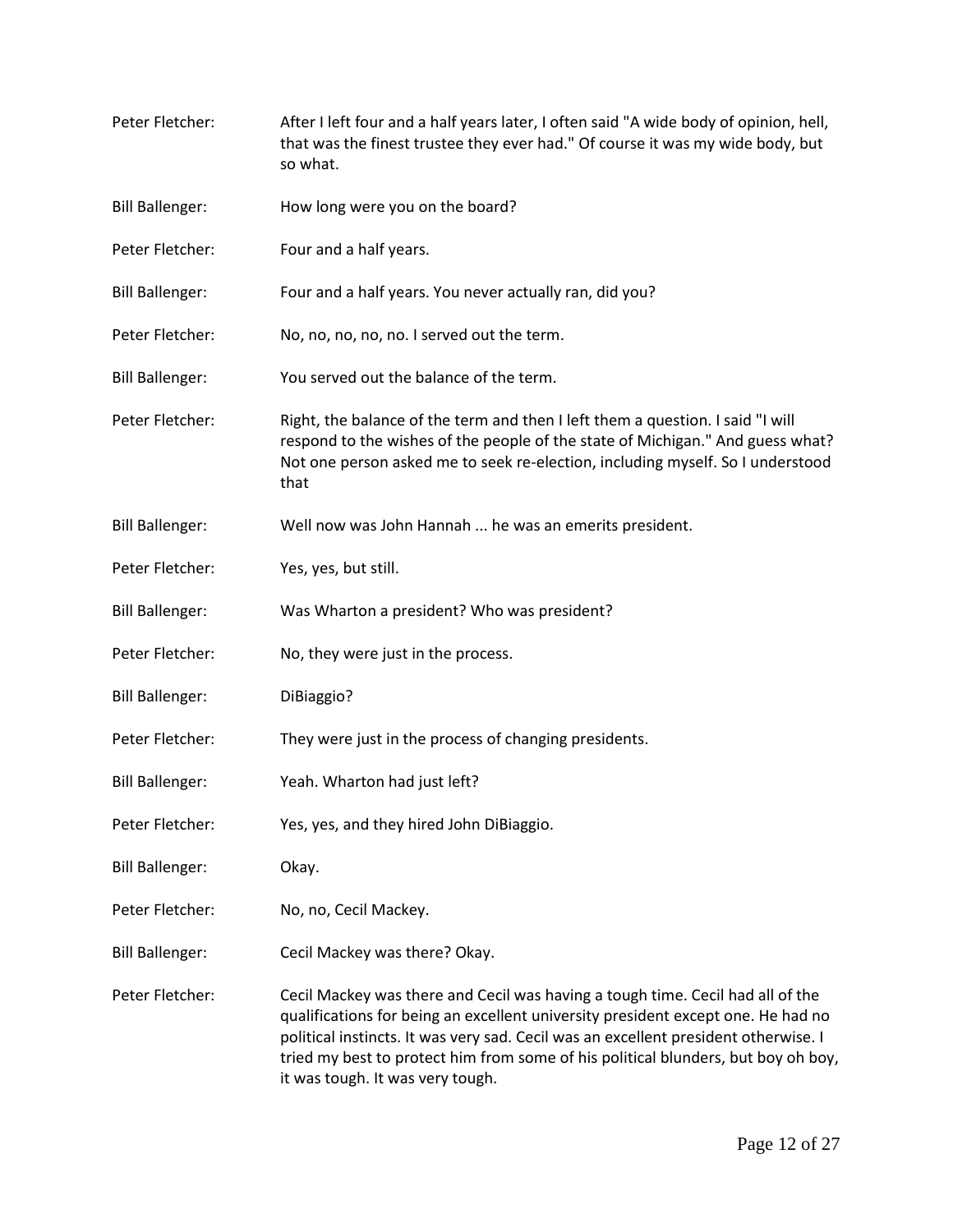| <b>Bill Ballenger:</b> | He's still there today.                                                                                                                                                                                                                                                                                                                                                                                                                                                                                                                                                                                                                                                                                   |
|------------------------|-----------------------------------------------------------------------------------------------------------------------------------------------------------------------------------------------------------------------------------------------------------------------------------------------------------------------------------------------------------------------------------------------------------------------------------------------------------------------------------------------------------------------------------------------------------------------------------------------------------------------------------------------------------------------------------------------------------|
| Peter Fletcher:        | Yes, he's an emerits professor.                                                                                                                                                                                                                                                                                                                                                                                                                                                                                                                                                                                                                                                                           |
| <b>Bill Ballenger:</b> | Is he still teaching? He's the merits professor. He's still very active in the<br>community.                                                                                                                                                                                                                                                                                                                                                                                                                                                                                                                                                                                                              |
| Peter Fletcher:        | I agree, I agree. Fine, fine people, but oh boy, it was one of those sad<br>circumstances of where  he worked for Estes Kefauver. Estes Kefauver was a<br>great politician, but for some reason, Cecil just never quite got that.                                                                                                                                                                                                                                                                                                                                                                                                                                                                         |
| <b>Bill Ballenger:</b> | Maybe it was cultural.                                                                                                                                                                                                                                                                                                                                                                                                                                                                                                                                                                                                                                                                                    |
| Peter Fletcher:        | Who knows.                                                                                                                                                                                                                                                                                                                                                                                                                                                                                                                                                                                                                                                                                                |
| <b>Bill Ballenger:</b> | He was from Alabama.                                                                                                                                                                                                                                                                                                                                                                                                                                                                                                                                                                                                                                                                                      |
| Peter Fletcher:        | Yeah, but who knows. It was very sad.                                                                                                                                                                                                                                                                                                                                                                                                                                                                                                                                                                                                                                                                     |
| <b>Bill Ballenger:</b> | What else did you find out as a Michigan State University Trustee?                                                                                                                                                                                                                                                                                                                                                                                                                                                                                                                                                                                                                                        |
| Peter Fletcher:        | Michigan State University is a fine and remarkable institution, a great asset for<br>this state and for Midwestern America and I was very pleased to be able to<br>speak on behalf of a number of their  but their priorities were so distorted on<br>the board of trustees. For example, they badly needed a \$50,000 appropriation<br>to buy a microscope for two of the top cancer research people in the country<br>that were right there at Michigan State. Well, they had a terrible time finding<br>that, but they did find \$175,000 to pay in hush money when George Perles got<br>into all that mess when he left the Philadelphia stars or whatever it was, to<br>come back to Michigan State. |
| <b>Bill Ballenger:</b> | So now, you were on the board when that happened?                                                                                                                                                                                                                                                                                                                                                                                                                                                                                                                                                                                                                                                         |
| Peter Fletcher:        | Oh yes.                                                                                                                                                                                                                                                                                                                                                                                                                                                                                                                                                                                                                                                                                                   |
| <b>Bill Ballenger:</b> | What about all of that?                                                                                                                                                                                                                                                                                                                                                                                                                                                                                                                                                                                                                                                                                   |
| Peter Fletcher:        | I kept saying "Wait a minute, wait a minute. He's got a contract. He's breaking<br>contract." They said they're gonna sue us. What about  "Oh no, no, no don't<br>worry, don't worry." So they hire him and sure enough the day after Christmas,<br>we get served with a  I don't know, million dollar lawsuit. I said "What about<br>" "Oh don't worry, don't worry, don't worry. It's all gonna go away."                                                                                                                                                                                                                                                                                               |
| Peter Fletcher:        | About two weeks later, I get a call from someone in the press. They said "Mr.<br>Fletcher, what do you think about this settlement the University's made? Paid<br>\$175,000 in hush money and \$20,000 in legal fees." I said "Nobody told me<br>anything about this." So I called Cecil Mackey. I said "Cecil, what's going on?"                                                                                                                                                                                                                                                                                                                                                                         |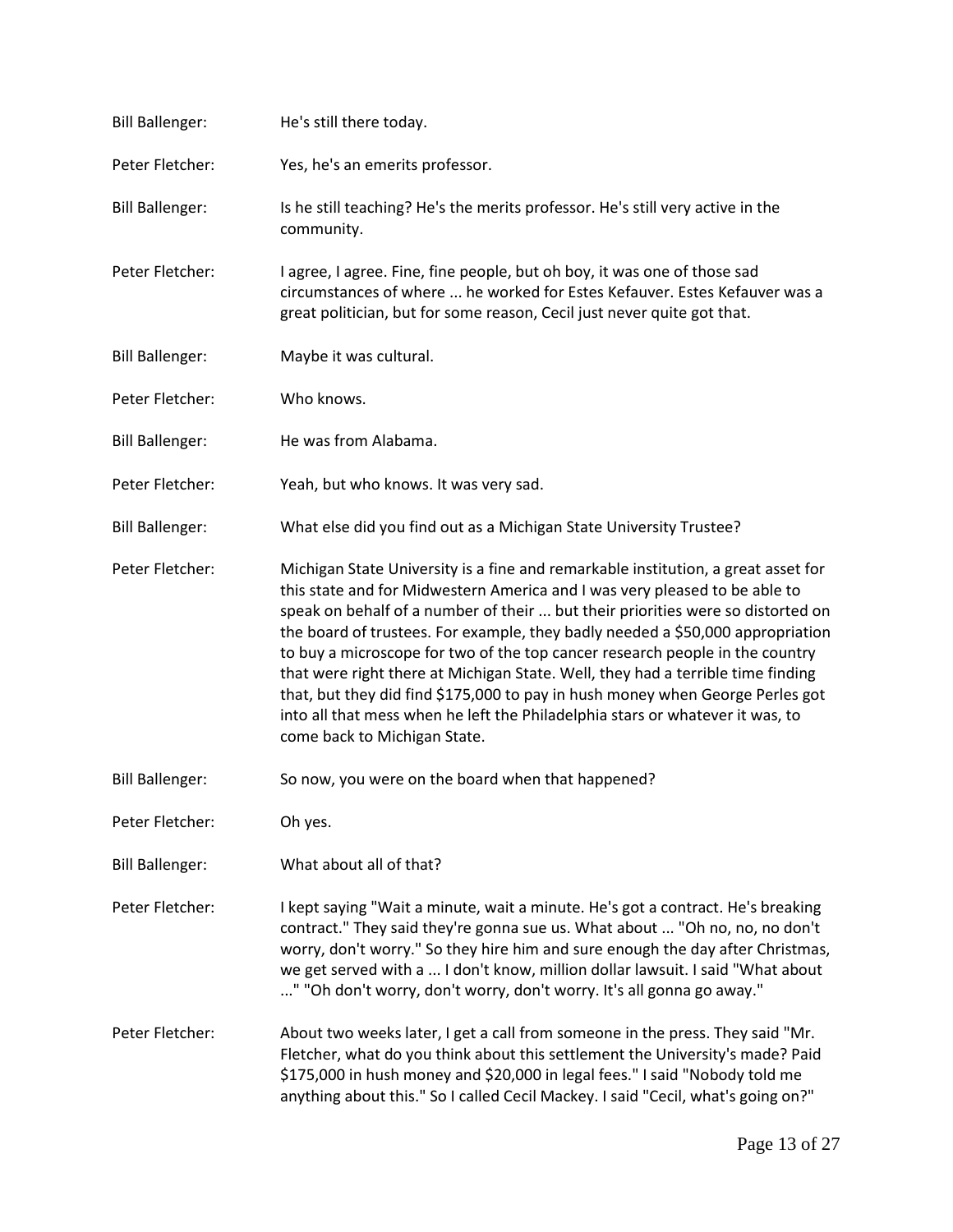|                        | "Oh I wanted to come down and talk to you. I want to come down and talk to<br>you." So he comes down and try to placate me, we made this secret deal and<br>the federal judge said we can't talk about it, well I said "You better tell that<br>federal judge I have no intention, not accounting for every penny of the public's<br>money here at Michigan State. With that, the next day, I blew it all. Oh my<br>word. I said "There is no such think as a pig skinned messiah. I refuse to worship<br>at the cheap and tawdry shrine, built at the Gods of greater glory. There are<br>more important things at this university then the peculiar prancing after a pig<br>skin on a Saturday afternoon." |
|------------------------|--------------------------------------------------------------------------------------------------------------------------------------------------------------------------------------------------------------------------------------------------------------------------------------------------------------------------------------------------------------------------------------------------------------------------------------------------------------------------------------------------------------------------------------------------------------------------------------------------------------------------------------------------------------------------------------------------------------|
| <b>Bill Ballenger:</b> | Okay well now, is the University of Michigan situation with Rich Rodriguez and<br>the University of West Virginia any better of situation than the Perles and<br>Philadelphia stars situation? What's the difference?                                                                                                                                                                                                                                                                                                                                                                                                                                                                                        |
| Peter Fletcher:        | Here's the problem. Cecil Mackey and I both sat around his office many times<br>and Cecil said there is no such thing as a clean program and I thought in the big<br>time athletics  no. Money, money, money the TV. The money is just<br>unbelievable. But, I must say that I am a very dear, longtime friend and huge<br>admirer of Bill Martin.                                                                                                                                                                                                                                                                                                                                                           |
| <b>Bill Ballenger:</b> | Who is the athletic director-                                                                                                                                                                                                                                                                                                                                                                                                                                                                                                                                                                                                                                                                                |
| Peter Fletcher:        | Yes, at the University of Michigan.                                                                                                                                                                                                                                                                                                                                                                                                                                                                                                                                                                                                                                                                          |
| <b>Bill Ballenger:</b> | For the University of Michigan.                                                                                                                                                                                                                                                                                                                                                                                                                                                                                                                                                                                                                                                                              |
| Peter Fletcher:        | Right. He came into a very messed up program, he's cleaned it up. He is a<br>straight arrow and whatever complications they may have at the University of<br>Michigan or in the Michigan Athletic Department are not of his origin or doing<br>and he will clean it up if that's what it requires. Therefore, I am a big fan of Bill<br>Martin.                                                                                                                                                                                                                                                                                                                                                              |
| <b>Bill Ballenger:</b> | Well, but on the other hand I must say, the Rich Rodriguez thing all happened<br>on Bill Martin's watch.                                                                                                                                                                                                                                                                                                                                                                                                                                                                                                                                                                                                     |
| Peter Fletcher:        | Yes.                                                                                                                                                                                                                                                                                                                                                                                                                                                                                                                                                                                                                                                                                                         |
| <b>Bill Ballenger:</b> | Long after her became athletic director.                                                                                                                                                                                                                                                                                                                                                                                                                                                                                                                                                                                                                                                                     |
| Peter Fletcher:        | Yes, but remember, Bill Martin cannot be everywhere at everything . Bill Martin<br>juggles many, many responsibilities and he does them all very well. Plus, I will be<br>the first to confess, he's done me many personal kindnesses and therefore, I am<br>prejudice.                                                                                                                                                                                                                                                                                                                                                                                                                                      |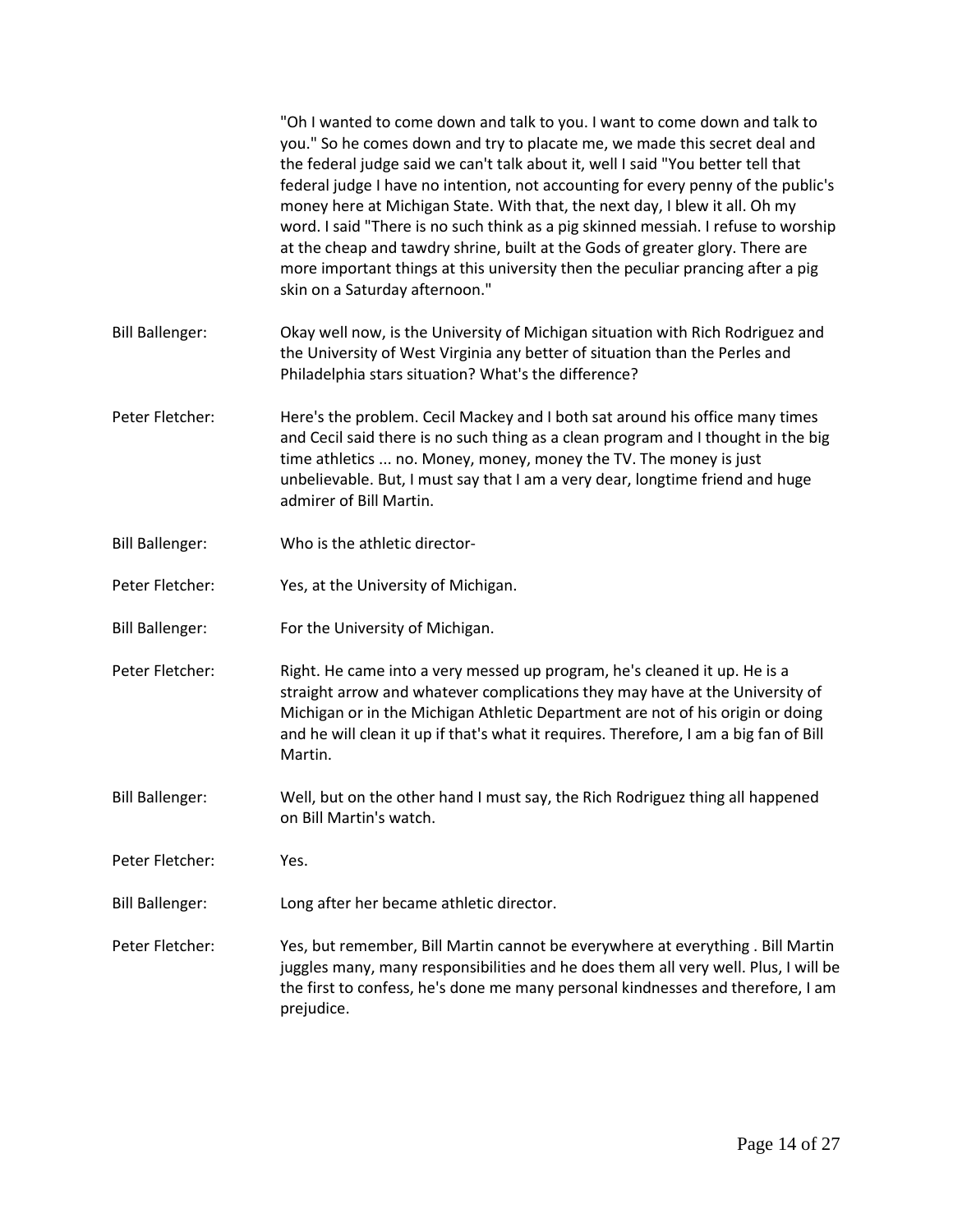| Peter Fletcher:        | Have a lot of faith in Bill Martin. Bill Martin leads our bank, which is very<br>successful, and that's all Bill Martin's doing.                                                                                                                                                                                                                                                                                                                                                                          |
|------------------------|-----------------------------------------------------------------------------------------------------------------------------------------------------------------------------------------------------------------------------------------------------------------------------------------------------------------------------------------------------------------------------------------------------------------------------------------------------------------------------------------------------------|
| <b>Bill Ballenger:</b> | What else happened at that time? Were you still there when they tried to make<br>Perles athletic director?                                                                                                                                                                                                                                                                                                                                                                                                |
| Peter Fletcher:        | No, no, no. That was after my time.                                                                                                                                                                                                                                                                                                                                                                                                                                                                       |
| <b>Bill Ballenger:</b> | That was afterwards?                                                                                                                                                                                                                                                                                                                                                                                                                                                                                      |
| Peter Fletcher:        | That was after my time.                                                                                                                                                                                                                                                                                                                                                                                                                                                                                   |
| <b>Bill Ballenger:</b> | That was long after your time.                                                                                                                                                                                                                                                                                                                                                                                                                                                                            |
| Peter Fletcher:        | That was after my time. Now, of course, he's a Trustee of Michigan State. The<br>people in their infinite wisdom have ignored my warnings, but my warnings<br>have been ignored before. Remember, the year after I left the highway<br>department they got right back into another grand jury thing. A contract I would<br>not approve, they snuck through the month after I left. Therefore, I don't like to<br>be "I told you so" type, but I can't help myself.                                        |
| <b>Bill Ballenger:</b> | Now, were you out of office by the end of 1982 when Governor Milliken left the<br>Governorship?                                                                                                                                                                                                                                                                                                                                                                                                           |
| Peter Fletcher:        | No, no. I was-                                                                                                                                                                                                                                                                                                                                                                                                                                                                                            |
| <b>Bill Ballenger:</b> | Extended slightly into Blanchard's?                                                                                                                                                                                                                                                                                                                                                                                                                                                                       |
| Peter Fletcher:        | overlap. Yes, yes, yes.                                                                                                                                                                                                                                                                                                                                                                                                                                                                                   |
| <b>Bill Ballenger:</b> | So you go off of the MSU board of your own volition. How many years pass<br>before Governor Blanchard, a Democrat, summoned you? To public duty?                                                                                                                                                                                                                                                                                                                                                          |
| Peter Fletcher:        | Two or four years. We have this peculiar institution called the State Officer's<br>Compensation Commission, which is unnecessary and a bad dodge of legislative<br>responsibility. Trying to set the Governor's salaries, the judges salaries, the<br>legislative salaries. So they needed a Republican. Gary Owen,                                                                                                                                                                                       |
| <b>Bill Ballenger:</b> | The Speaker of the House. The Democrat who was from Ypsilanti, who you<br>knew well.                                                                                                                                                                                                                                                                                                                                                                                                                      |
| Peter Fletcher:        | Right, right, right. We worked together very well. Gary said, "Well I've got this<br>guy in Ypsilanti and Blanchard knew me somewhat. He said, "Why don't we<br>appoint Fletcher?" Oh okay. So I reluctantly, oh okay, here again. I got up, this is<br>a useless commission performing an idiotic responsibility that shouldn't be ours.<br>Insulated from the public. It just makes no sense. I want complete disclosure of<br>everything. When I was on the highway commission there were no executive |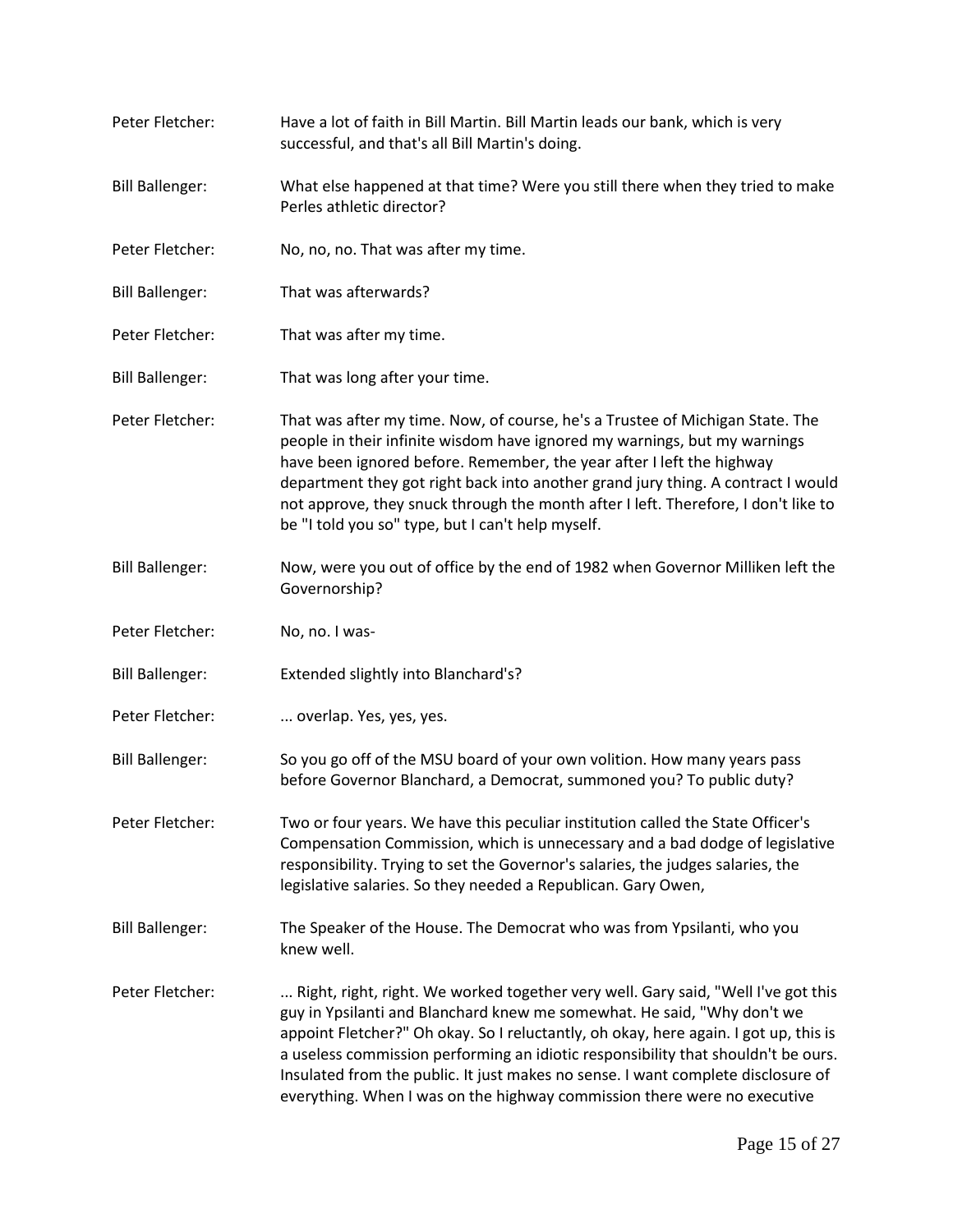sessions. No conference telephone calls. Nothing. The door was physically locked open to every commission meeting. I mean, sorry, I want it absolutely open. Bill Ballenger: By the way, a Michigan State board, just to sidebar for a second here. Was there a secrecy there or was it as open as you would have liked? Peter Fletcher: Not when I was there, there wasn't any secrecy. They tried to have some of those and it didn't work. The final, they had a secret meeting when they were hiring DiBiaggio after Cecil left and they had a secret meeting. Bill Ballenger: Were you still there? Peter Fletcher: Yes I was still there. They said, so they have this secret meeting therefore about-Bill Ballenger: Secret meeting without you? Peter Fletcher: ... Yeah exactly. They didn't tell me about it. Bill Ballenger: You mean some members of the board had a secret meeting? Peter Fletcher: No they could be at a secret meeting without me to finish up this deal. Bill Ballenger: Because they were afraid you would blow the whistle? Peter Fletcher: Right, right, right. So this was about two months before the end of my term anyway. I said, "I'm done. I'm out. I'm not going to be part of this." I left. So they had no farewell for me. Imagine that? Bill Ballenger: You actually resigned before the end of the year? Peter Fletcher: Yes I submitted to the Governor Blanchard. I will not be part of this. Bill Ballenger: What did you think of the hiring of DiBaggio by the way? Beyond the messy sort of process. Peter Fletcher: DiBaggio was okay. He was okay. Bill Ballenger: He had a hard time too. Peter Fletcher: Of course, of course. Because he had an impossible board. These elected boards for ... I mean Michigan is one of half a dozen states or so where they elect directly. Idiotic system. Bill Ballenger: We're the only state that elects our three major higher education board and our state board of education state wide.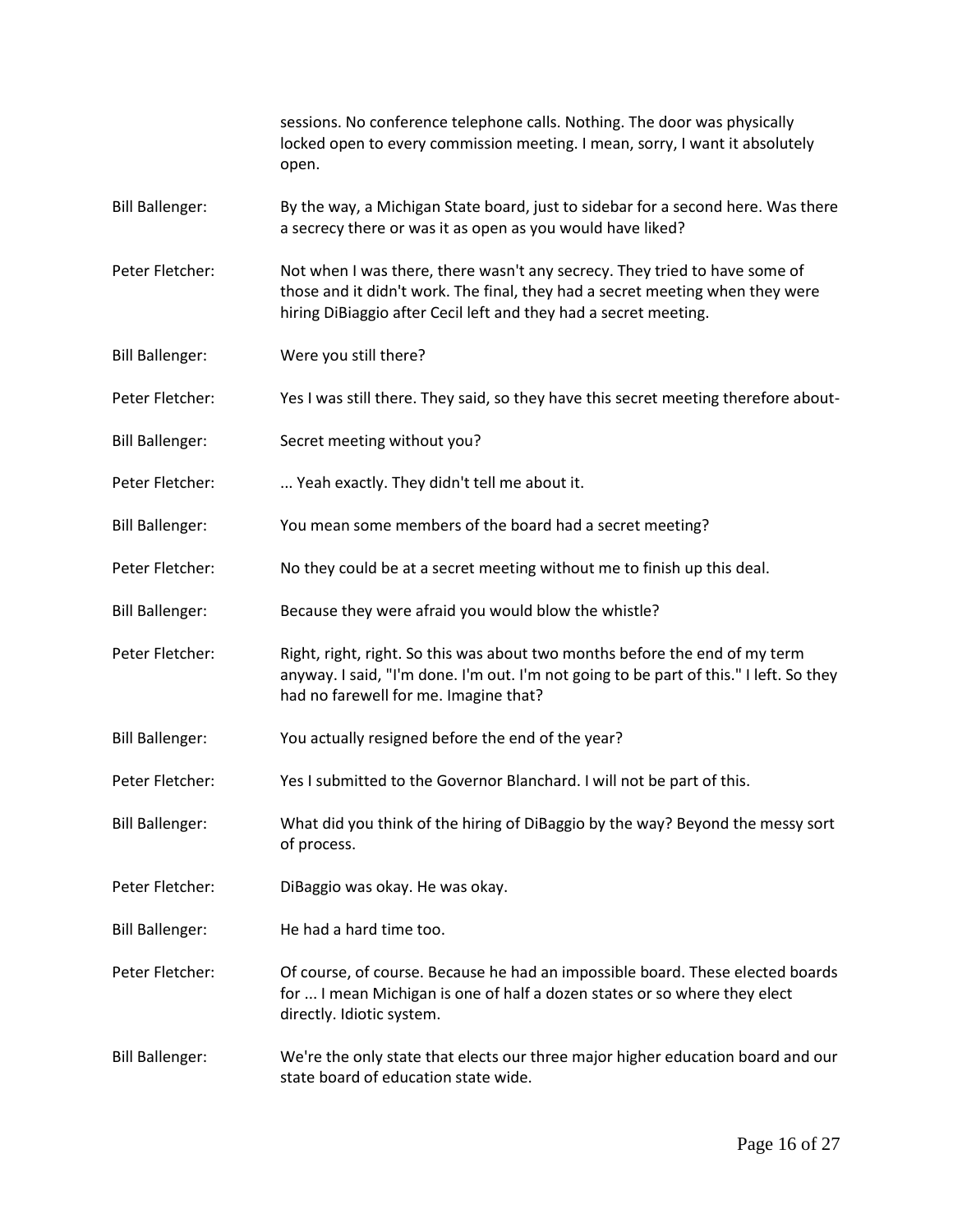| Peter Fletcher:        | And it's electoral Russian roulette.                                                                                                                                                                                                                                                                                                                                                                                                                                                                                                                                                                                                                                                                                                                                                                                                                                                                                                                                                     |
|------------------------|------------------------------------------------------------------------------------------------------------------------------------------------------------------------------------------------------------------------------------------------------------------------------------------------------------------------------------------------------------------------------------------------------------------------------------------------------------------------------------------------------------------------------------------------------------------------------------------------------------------------------------------------------------------------------------------------------------------------------------------------------------------------------------------------------------------------------------------------------------------------------------------------------------------------------------------------------------------------------------------|
| <b>Bill Ballenger:</b> | It's just really bad.                                                                                                                                                                                                                                                                                                                                                                                                                                                                                                                                                                                                                                                                                                                                                                                                                                                                                                                                                                    |
| Peter Fletcher:        | It's dreadful, it's dreadful.                                                                                                                                                                                                                                                                                                                                                                                                                                                                                                                                                                                                                                                                                                                                                                                                                                                                                                                                                            |
| <b>Bill Ballenger:</b> | Did you think the board members were really not up to snuff, most of them?                                                                                                                                                                                                                                                                                                                                                                                                                                                                                                                                                                                                                                                                                                                                                                                                                                                                                                               |
| Peter Fletcher:        | The whole problem was they were far more interested in what they were going<br>to get out of  see pay was forbidden but you could get actual expenses<br>reimbursed. They wanted free football tickets, they wanted free rides on the<br>planes to ball games, they wanted free, free, free everything. They got down<br>they were arguing over a free library card. Wait a minute, I said, folks what's<br>wrong with just taking the sense that you performed a duty faithfully on behalf<br>of the public. That's the all the compensation I want. Oh no, they wanted all<br>these perks. I wouldn't take a one of them. They had cars they were assigned to<br>them. Everything.                                                                                                                                                                                                                                                                                                     |
| <b>Bill Ballenger:</b> | They had cars?                                                                                                                                                                                                                                                                                                                                                                                                                                                                                                                                                                                                                                                                                                                                                                                                                                                                                                                                                                           |
| Peter Fletcher:        | Yeah.                                                                                                                                                                                                                                                                                                                                                                                                                                                                                                                                                                                                                                                                                                                                                                                                                                                                                                                                                                                    |
| <b>Bill Ballenger:</b> | Really?                                                                                                                                                                                                                                                                                                                                                                                                                                                                                                                                                                                                                                                                                                                                                                                                                                                                                                                                                                                  |
| Peter Fletcher:        | Crazy, crazy.                                                                                                                                                                                                                                                                                                                                                                                                                                                                                                                                                                                                                                                                                                                                                                                                                                                                                                                                                                            |
| <b>Bill Ballenger:</b> | But you turned it down.                                                                                                                                                                                                                                                                                                                                                                                                                                                                                                                                                                                                                                                                                                                                                                                                                                                                                                                                                                  |
| Peter Fletcher:        | Nope, wouldn't take it.                                                                                                                                                                                                                                                                                                                                                                                                                                                                                                                                                                                                                                                                                                                                                                                                                                                                                                                                                                  |
| <b>Bill Ballenger:</b> | Okay but you finally get appointed to a board who's a good one. Was the State<br>Officer's Compensation. I mean they hardly ever meet. Right?                                                                                                                                                                                                                                                                                                                                                                                                                                                                                                                                                                                                                                                                                                                                                                                                                                            |
| Peter Fletcher:        | I'll tell you though, what I got from them. Soapy Williams was the chief justice.<br>He was just finishing up. So his last day in public office was December 31, some<br>year and he came over to speak on behalf of judicial salaries. As he finished up I<br>said, "Just a moment ladies and gentlemen. Governor Williams, chief justice<br>Williams and I are on opposite sides of the political fence, but I would be remiss<br>in my duties as a public official if I were not to stop and put on the record that<br>this commission, this the final public appearance. A final public responsibility<br>that this distinguished citizen of Michigan is performing and I want the record to<br>show that we all applaud his service to the people of the State of Michigan. You<br>may not agree with his policy decisions but you could not disagree with his<br>motives and serving all of the people in Michigan. I want to thank him on behalf<br>of our six million citizens." |
| <b>Bill Ballenger:</b> | Wow. That was his last public address.                                                                                                                                                                                                                                                                                                                                                                                                                                                                                                                                                                                                                                                                                                                                                                                                                                                                                                                                                   |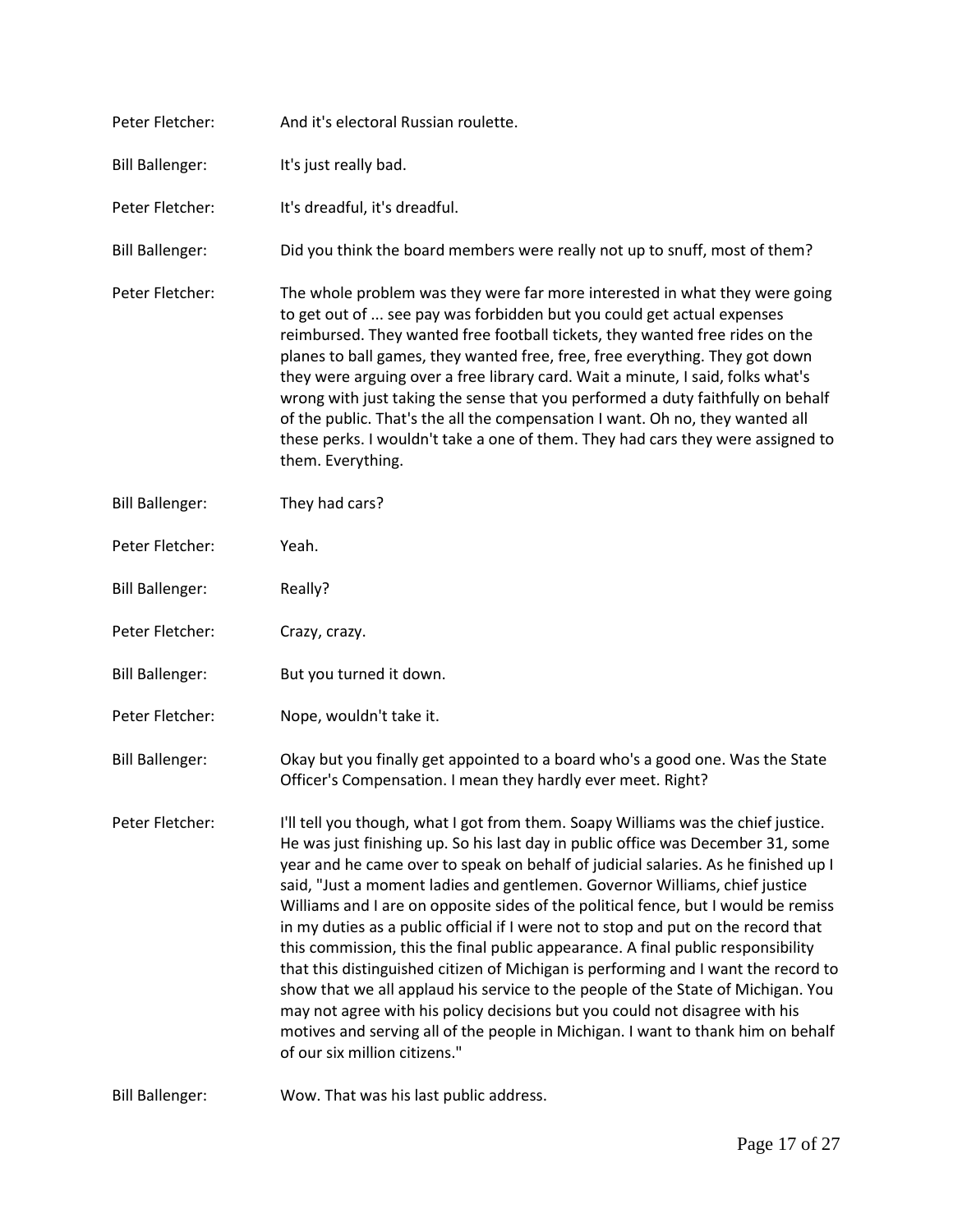| Peter Fletcher:        | I got a very nice letter from Soapy afterwards. He said, "Peter that was very kind<br>and certainly didn't have to do it." I said, "I felt compelled to Governor."                                                                                                                                                                                                               |
|------------------------|----------------------------------------------------------------------------------------------------------------------------------------------------------------------------------------------------------------------------------------------------------------------------------------------------------------------------------------------------------------------------------|
| <b>Bill Ballenger:</b> | So he, in other words, he was arguing on behalf of hiking judicial.                                                                                                                                                                                                                                                                                                              |
| Peter Fletcher:        | Right of course. We were having judges that were having to borrow from pay<br>day to pay day and that kind of stuff.                                                                                                                                                                                                                                                             |
| <b>Bill Ballenger:</b> | What did you think generally speaking as a member of that commission? Even<br>thought you felt it was an unnecessary administrative and executive appendage<br>that shouldn't even exist. Did you feel that their mission in looking at pay for<br>public officials was valid in the sense, somebody had to do it.                                                               |
| Peter Fletcher:        | As long as we were stuck with the responsibility let's do the best job we can.                                                                                                                                                                                                                                                                                                   |
| <b>Bill Ballenger:</b> | Did you feel that public officials, most of them were under paid and that they<br>should have at least cost of living increases every two years, which is basically<br>what the commission had directed?                                                                                                                                                                         |
| Peter Fletcher:        | I believe that public officials should be paid appropriate salaries commensurate<br>with the private sector so that we can recruit the best and brightest to seek<br>public office. We shouldn't restrict public office to those who only can afford it<br>through their private means. By the same token, we should then be more<br>responsible in who we put in those offices. |
| <b>Bill Ballenger:</b> | So did you get a backlash from the public in the news media every time you<br>made these recommendations and then the legislature at that time could allow<br>them to just take effect without even voting on it? There was a lot of<br>controversy from time to time.                                                                                                           |
| Peter Fletcher:        | We never heard from anyone. I never did. I made them institute public hearings<br>around the state on what we were doing. Nobody showed up. No, no. At least<br>we could say, "If you've got a complaint, where were you?"                                                                                                                                                       |
| <b>Bill Ballenger:</b> | Which years? Was it like '86, '88? What it about the time George H.W. Bush was<br>elected president? Around that time?                                                                                                                                                                                                                                                           |
| Peter Fletcher:        | I have a vague recollection.                                                                                                                                                                                                                                                                                                                                                     |
| <b>Bill Ballenger:</b> | There wasn't that much human cry or backlash or negative reaction?                                                                                                                                                                                                                                                                                                               |
| Peter Fletcher:        | They would grouse about it and local meetings or something like that, but we<br>never heard a thing.                                                                                                                                                                                                                                                                             |
| <b>Bill Ballenger:</b> | Now they later, as you may know, amended the statue in the constitution to say<br>there as to be a vote. There has to be a vote by the legislature on the                                                                                                                                                                                                                        |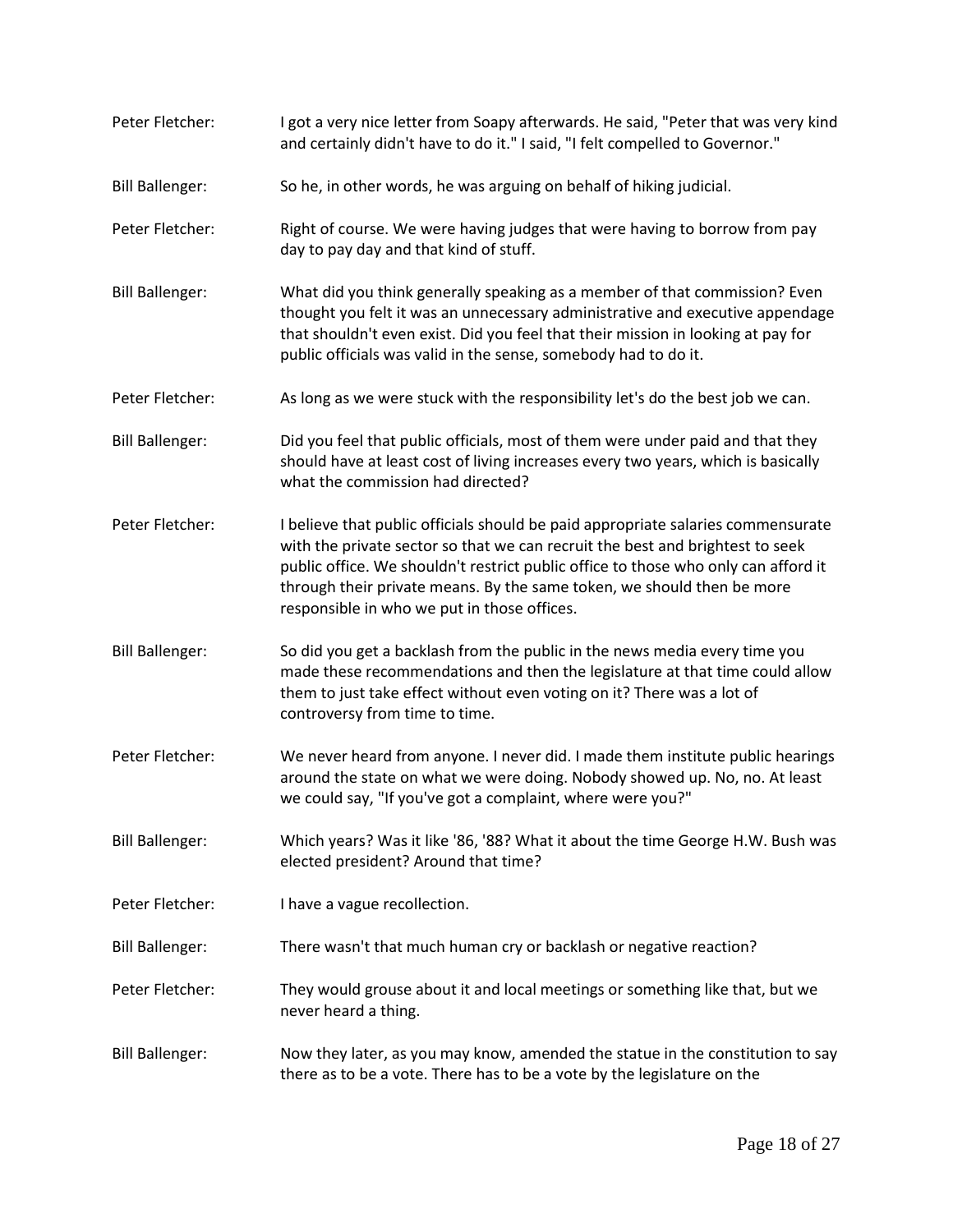recommendations of the commission. You don't have any problem with that, do you? Peter Fletcher: No, no, no, no. But still, who pays attention? Bill Ballenger: They probably, in other words, it gives the legislators less cover than they used to have. Peter Fletcher: I know. Bill Ballenger: They have to vote. Peter Fletcher: Bill, you and I both know that one of the huge defects in American government is the colossal neglect that voters lavish upon it. I mean nobody, nobody in the State of Michigan, you included, can name all of our state wide elected officials. Bill Ballenger: All of them! Seven thousand plus! Peter Fletcher: Because we elect too many. We elect too many. Bill Ballenger: We've got over 5,000 townships. Peter Fletcher: It's crazy. No, no. Just take the state wide offices. Bill Ballenger: Just state. Peter Fletcher: Like those boards and commissions. Bill Ballenger: Oh okay. I probably could do that. Peter Fletcher: Very few. Very few. Bill Ballenger: So how long were you on the State Officers Compensation? Peter Fletcher: Four years and that's a term limited thank goodness. Bill Ballenger: So when you got off, then Governor Blanchard was defeated by John Engler in 1990. John Engler comes in and how long were you free before he lobbed on to you? Peter Fletcher: I knew John Engler from way back when he was in the state legislature. John and I had gotten along just fine. The minute he became Governor I said, "Now remember Governor, I don't wish to be appointed to anything." Every time I see him, "Now remember Governor there are a lot of people clawing at you. Why don't you appoint something?" I'm not one of those. "Oh I understand, I understand." Fine. Year 2000, February 2000. I get a call from Governor Engler. He said, "Peter I'm going to appoint you to the Michigan judicial tenure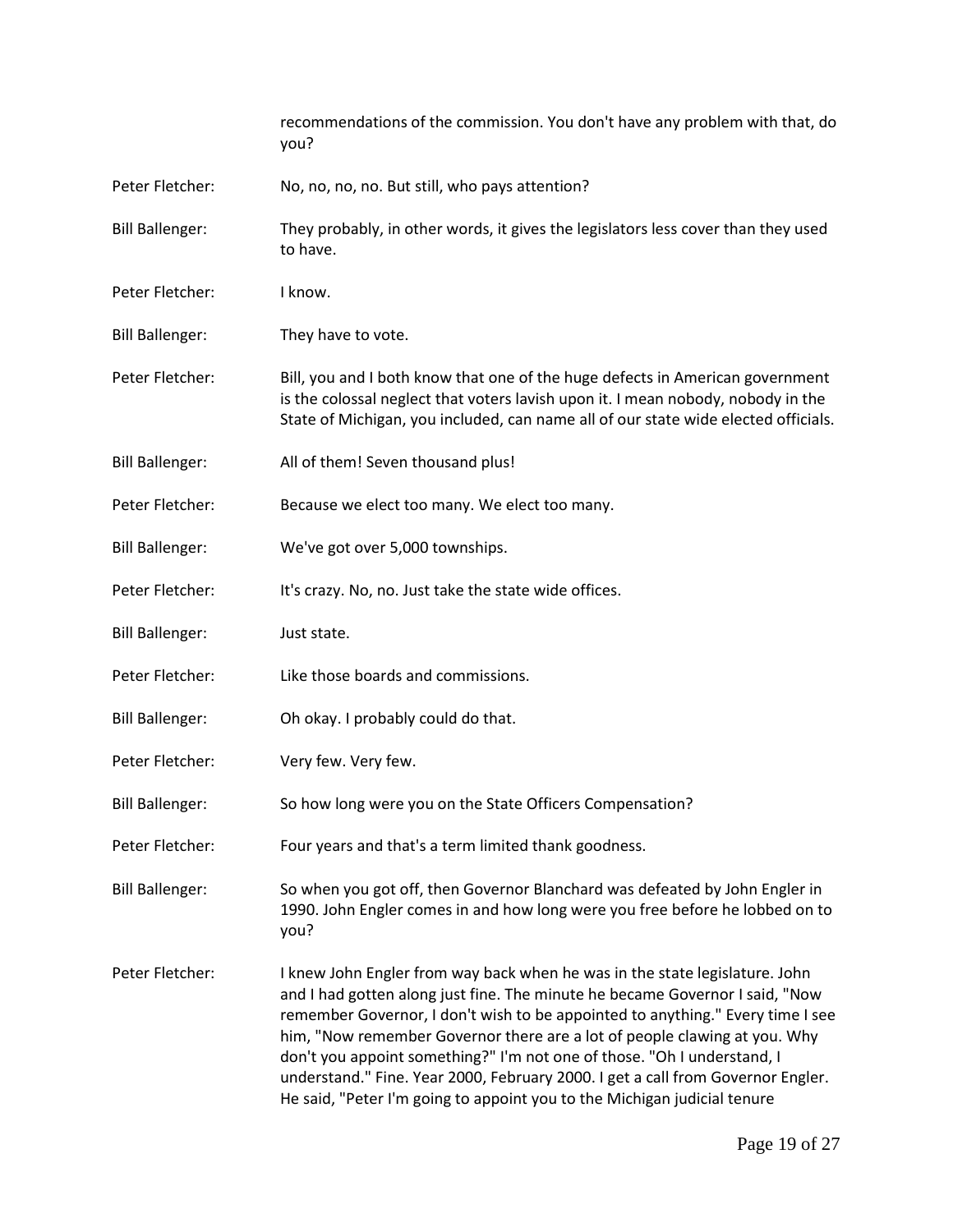commission." I said, "Governor, remember, this is Peter Fletcher from Ypsilanti, you promised me faithfully you would appoint me to nothing."

- Peter Fletcher: He said "Peter I'm desperate. You're the only person I know in the state of Michigan who's not intimated by judges or attorneys and that's what I need on that commission." I said, "Well I can't argue with that but who am I intimated by?" He said, "I'm hoping on this one occasion you're intimated by your Governor." I said, "Okay, all right, but remember you're getting a signed and dated resignation like every other Governor."
- Bill Ballenger: I'm sure he loved that.

Peter Fletcher: "I understand, I understand." So I go on the JTC. The worst two years of my life because what we let judges get away with in this state is an absolute disgrace. The first meeting I attended they're having this hearing relating to a Governor in down river Michigan here who's had five sexual harassment complaints filed by his own staff. He wastes his time playing darts in the back of the room and he's supposed to be conducting court. He's going around to these titty bars in an unmarked car so the police won't harass him. He was abusing the public trust beyond anything, even remotely reasonable. They were doing, well we don't, well we don't. I said, "Throw him off! Throw him off"

- Bill Ballenger: Were you the only public member of the commission?
- Peter Fletcher: No, no there were two public members.
- Bill Ballenger: There were two public members. You have any help from the other public members?
- Peter Fletcher: Nope, nope, nope. They're all intimidated because there were five judges. There were five judges and two attorney's sitting there. I wasn't intimidated. At any rate, throw him off, throw him off! No, no, no. Three years later, three years after I've departed they finally had to throw him off and they said, "Peter, why didn't we listen to you?" Well I said, "I've heard that before." Then, and then, we had this attorney member who was busy auctioning off his service on the JTC in front of judges.
- Peter Fletcher: Remember, I'm a member of the JTC. He would say that right in an open court. He made a deal with one judge. He made a deal that one judge we apprehended in the men's room in illegal activity in Metro Airport, so Henry, and I shouldn't give any name, but he went to the judge and said-
- Bill Ballenger: Henry's the attorney?
- Peter Fletcher: ... Yeah, yeah. He goes to this judge and he said, "I've got this big divorce case in front of you and I want a half million dollar fee on that. You give me that half million dollar fee, I'll see to it that the JTC goes easy on you." Which is exactly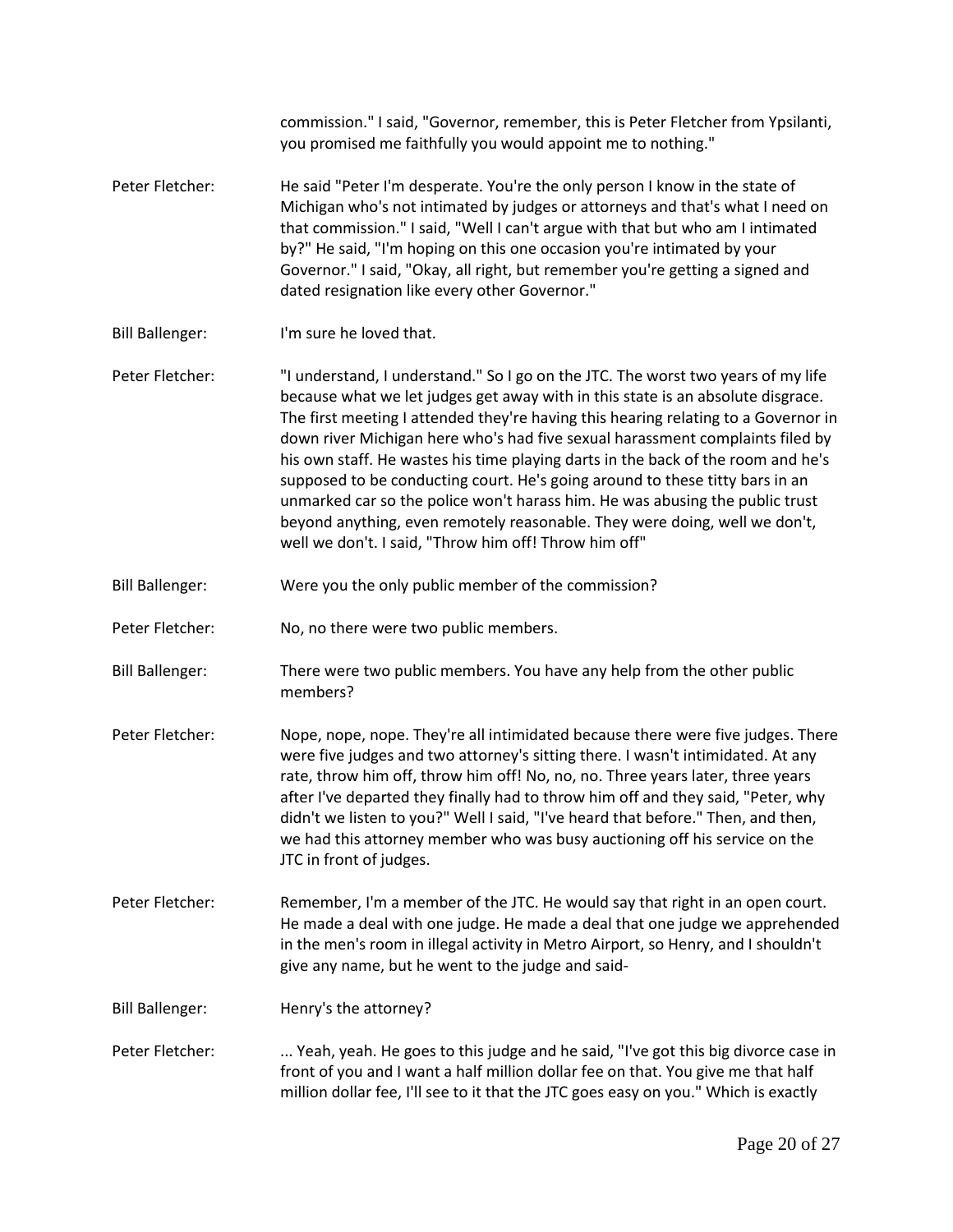what happened. Guess what? The other side found out and raised so much pain that the next time around Henry was not re-elected to the JTC by the state bar. It was so bad, but what do you supposed happened a year later?

- Bill Ballenger: What?
- Peter Fletcher: Granholm reappoints him to the board of the open community college. I mean, folks. I mean come one. Money. Money, money, money, money.
- Bill Ballenger: The members of the JTC became members in what way? I mean you were appointed by Engler.
- Peter Fletcher: Five were appointed. But see the various trial courts elect one of their members. Then there are two appointed by the State Bar and then two appointed by the Governor.
- Bill Ballenger: I got you.
- Peter Fletcher: So we were automatic disadvantage. Anything like that to discipline any public official should have a majority of public members. They should not have a stacked deck against them.
- Bill Ballenger: How long did you serve on that?
- Peter Fletcher: Two years.
- Bill Ballenger: How often did you have to meet?
- Peter Fletcher: Once a month.
- Bill Ballenger: So you had to travel from Ypsilanti up there.
- Peter Fletcher: No, no Detroit.
- Bill Ballenger: In Detroit.
- Peter Fletcher: Yup, yup. Because that's where most of the activity was.
- Bill Ballenger: Did you get per diem expenses and that's it?

Peter Fletcher: I didn't get anything. I think you were supposed to be paid expenses but I didn't file for any expenses. I made them for the first time, I made them publish a budget. Sure, it wasn't a big budget, but I said, "Look, we're spending public money here. Why aren't we telling the public about it?" "Oh I never thought of that."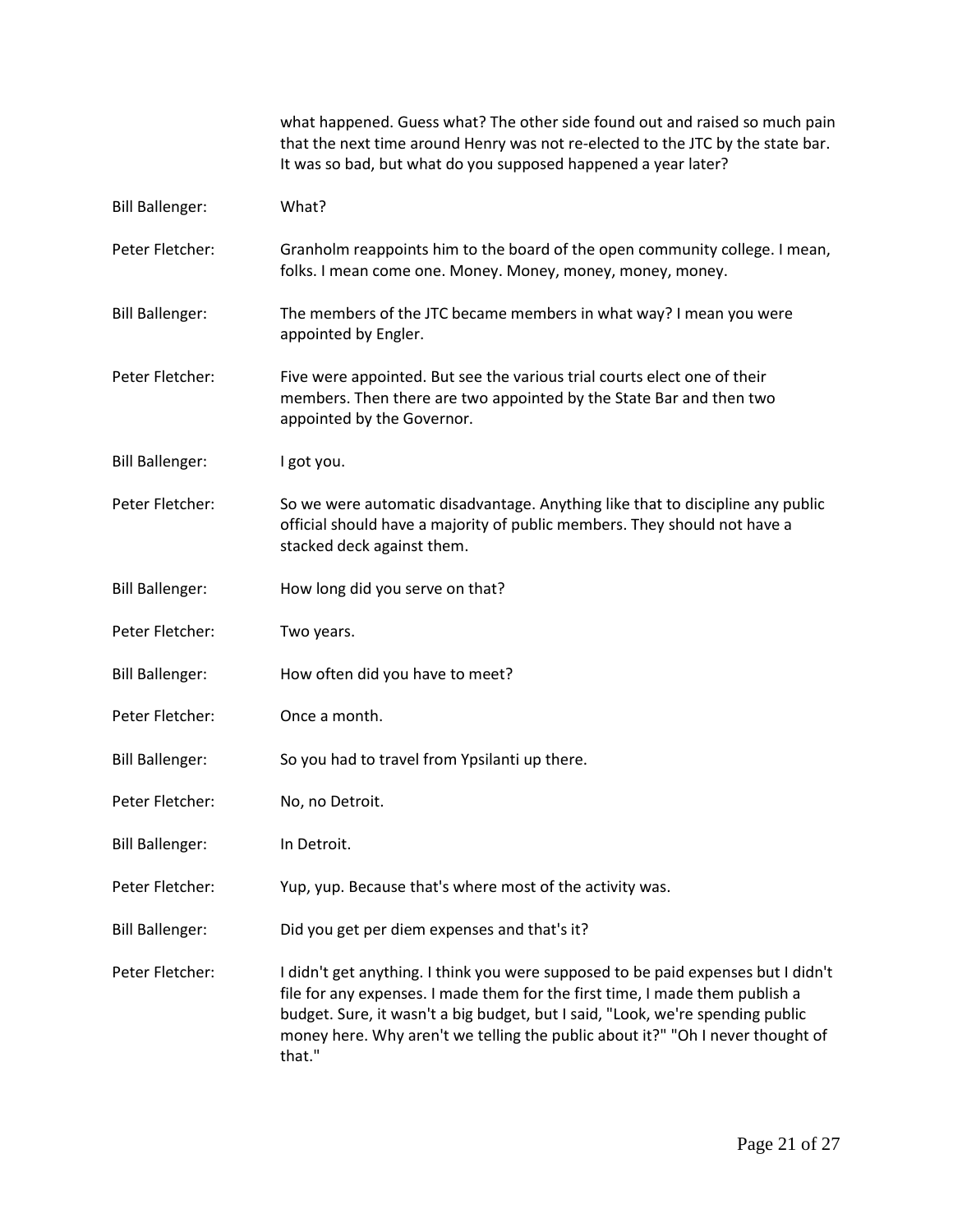| <b>Bill Ballenger:</b> | What about Engler? You must have communicated with the Governor at some<br>point saying, Governor, you just don't realize how bad this particular<br>commission is?                                                                                                                                                                                                                                                                                                                                                                                                                                                                                                                                                                                                                                    |
|------------------------|--------------------------------------------------------------------------------------------------------------------------------------------------------------------------------------------------------------------------------------------------------------------------------------------------------------------------------------------------------------------------------------------------------------------------------------------------------------------------------------------------------------------------------------------------------------------------------------------------------------------------------------------------------------------------------------------------------------------------------------------------------------------------------------------------------|
| Peter Fletcher:        | I tried to communicate with everybody.                                                                                                                                                                                                                                                                                                                                                                                                                                                                                                                                                                                                                                                                                                                                                                 |
| <b>Bill Ballenger:</b> | There wasn't reaction? Were there any other new members that were<br>appointed while you were a member that made things any better?                                                                                                                                                                                                                                                                                                                                                                                                                                                                                                                                                                                                                                                                    |
| Peter Fletcher:        | Nope. Nope, nope, nope.                                                                                                                                                                                                                                                                                                                                                                                                                                                                                                                                                                                                                                                                                                                                                                                |
| <b>Bill Ballenger:</b> | Not even.                                                                                                                                                                                                                                                                                                                                                                                                                                                                                                                                                                                                                                                                                                                                                                                              |
| Peter Fletcher:        | I will say good things on behalf of Bill Murphy, who was on the State Court of<br>Appeals. He became the chairman shortly after and he was very sympathetic<br>and everything and he said, "Peter I understand your frustrations. I know what<br>this means to you and everything but," he said, "We're up against a huge, tough<br>block of influence and the judges are " I mean we put on that black robe and<br>we get that gavel out there and boy oh boy.                                                                                                                                                                                                                                                                                                                                        |
| <b>Bill Ballenger:</b> | Let me ask you this. You think the fact that the judges are elected makes the<br>situation you found yourself in as a member of the commission harder,<br>tougher?                                                                                                                                                                                                                                                                                                                                                                                                                                                                                                                                                                                                                                     |
| Peter Fletcher:        | Yes, way back in my constitutional convention days with J. Don Lawrence, he<br>tried his best to get a modified Missouri plan here in Michigan, but there were<br>too many attorneys there and they just wouldn't go for it. That's what we need.                                                                                                                                                                                                                                                                                                                                                                                                                                                                                                                                                      |
| <b>Bill Ballenger:</b> | They didn't want an appointed judiciary. They wanted an elected judiciary.                                                                                                                                                                                                                                                                                                                                                                                                                                                                                                                                                                                                                                                                                                                             |
| Peter Fletcher:        | Yup. Because then they could have more direct impact. Every time there's a<br>campaign who's giving money to whom?                                                                                                                                                                                                                                                                                                                                                                                                                                                                                                                                                                                                                                                                                     |
| <b>Bill Ballenger:</b> | Turning to your political career. You were a Republican National Committeeman<br>for the state of Michigan for how many years?                                                                                                                                                                                                                                                                                                                                                                                                                                                                                                                                                                                                                                                                         |
| Peter Fletcher:        | I was there for about five years. I filled out a term for Creighton Holden so I<br>came in just about the time that Nixon was in the mess and then Gerald Ford<br>becomes president. I'm a national committeeman at the convention in '76 out in<br>Kansas City. That's where we planted the seed to bring the convention, the first<br>time ever in national political convention comes to Detroit in 1980. That's where<br>Reagan and Bush the first are nominated President and Vice President. It was<br>also the beginning of the Tim McBride from Michigan becoming the personal<br>aide to the President of the United States and then his wife, today, is the deputy<br>of the president and chief of staff to Laura Bush. All with the Michigan<br>connection all because of that convention. |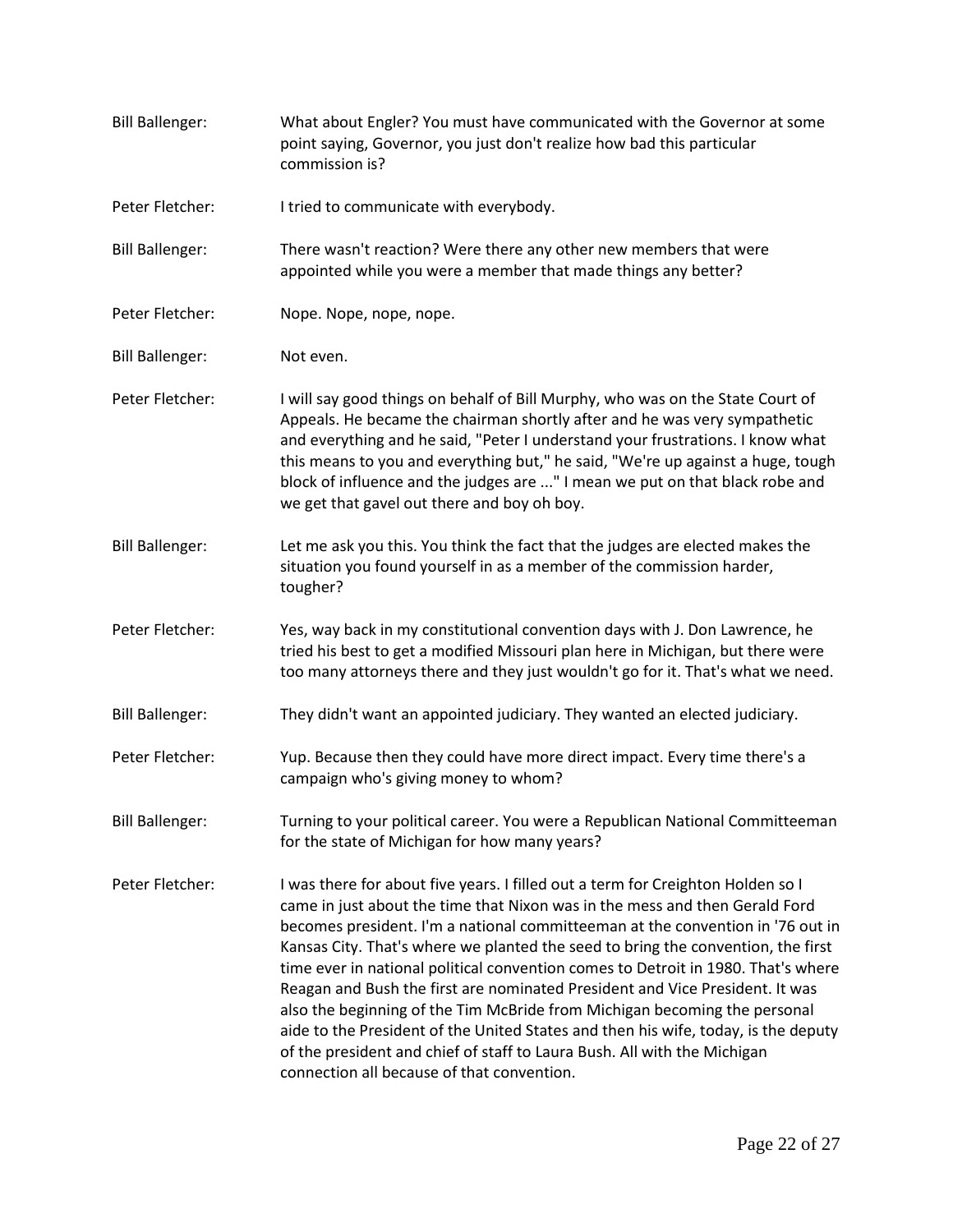Bill Ballenger: Wow. That Kansas City convention. You were very much involved at that convention in the nose counting on delegates for the nomination. Weren't you? Reagan, Ford. What happened there? Peter Fletcher: 1976 where the Reagan and Ford had these continuing battles all through the primaries and there was a Michigan primary. They sent Secretary Austin sent the letter, the notification to the big shots in Washington and they partially forwarded me a copy. They didn't realize that in Michigan you had to file an affidavit of candidacy no matter who you were. Bill Ballenger: The Ford campaign? Peter Fletcher: Oh no where he's the president, he's automatic. I said, "No he's not." I called Austin's office. I said "Is Gerald Ford going to be on the ballot? He hasn't filed an affidavit of candidacy." So I called the Washington big shots and said, "Would you please check." Bill Ballenger: How far away was the deadline? Peter Fletcher: About 48 hours. So I'm begging them. I'm saying he's not going to be on the ballot here. So they checked. They called back in an absolute panic, "Oh my god. Oh my god. You're right, you're right. You go out to Metro airport tonight and they'll be a special envelope from Northwest Airlines Flight" so and so and so with this affidavit candidacy. Okay fine. So I got out there. I spend five hours out there. They search the runways. They couldn't find it. They call the president of Northwest Airlines, "Where is this envelope from the president?" Nope. So I called the next morning, "Is Gerald Ford still interested in being President?" What do you mean? I said, "I didn't get the affidavit of candidacy." Peter Fletcher: "What! What! What! You go back there this afternoon. 3:00." So I go back out 3:00 that afternoon. Wander around. This particular office. I find this way back in the back room. Bill Ballenger: And you're doing this all on your own? Peter Fletcher: ... Oh yeah, oh yeah. Bill Ballenger: What the heck is the matter with these people? It's unbelievable. Peter Fletcher: Remember against stupidity, even the gods labor in vain. So I finally find this guy in this back office. His desk is piled high with junk. I ask, I said, "Do you have this envelope?" He said, "That sounds familiar." He's shuffling around. I stood there thinking, are all great moments in politics like this? This is such idiocy. He finally found it, "Oh yes, here it is." Jump in the car. Race to Lansing, rush into the Governors office, hand him the envelope. He walks over to Austin's office, files with two hours to spare. It was that close. He goes on to win the Michigan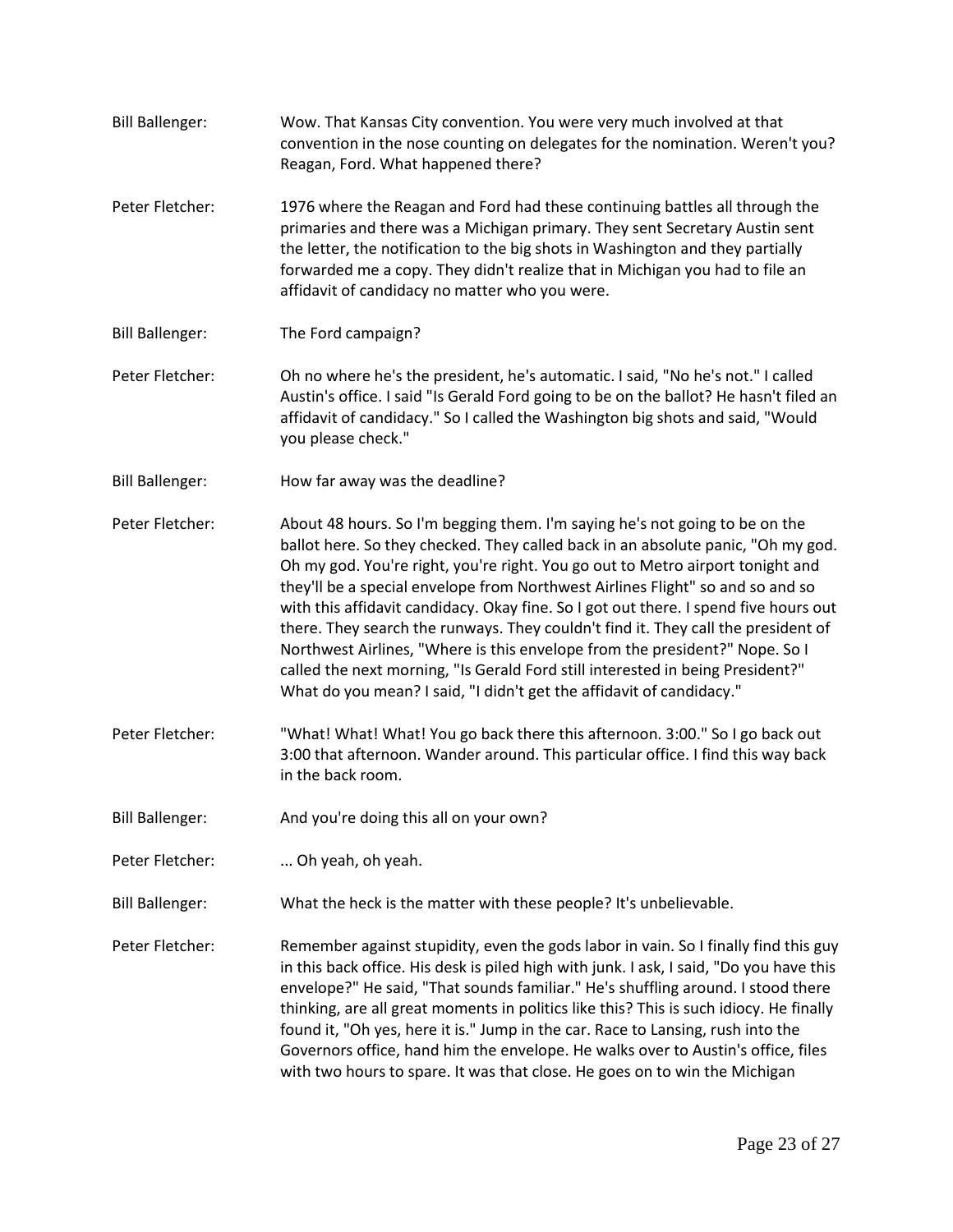primary. Gets 59 delegates. He wins Kansas City by 50 votes. Am I the reason that Gerald Ford was the candidate that year? I don't know. I don't know.

Bill Ballenger: Well let me ask this too. Didn't Ford also do a whistle stop tour? Peter Fletcher: Oh he sure did. Bill Ballenger: Do you remember that? Peter Fletcher: That was Jerry Roe. Bill Ballenger: That was Jerry Roe? Peter Fletcher: That was wonderful. Bill Ballenger: Great idea. Were you on the train? Peter Fletcher: Yup, sure was. A lot of fun. Bill Ballenger: That was a big success. Peter Fletcher: A lot of fun. Bill Ballenger: That helped him. Once he got on the ballot, you know maybe that was instrumental in getting the nomination. So this was all for the presidential primary, which in those days was much later than it is now. Wasn't it in like May? Peter Fletcher: Yes. Absolutely. May 20th I think it was. Bill Ballenger: So you're in Kansas City and you've got a really close vote. Even though Ford won the Michigan primary, Reagan then won a lot of later primaries as we know. So, what actually went on to lead to finally Ford winning it? Peter Fletcher: I believe that in Kansas City there was just enough. Reagan was looked at as just still a little bit of an outsider. A little bit, if you in effect toss out an incumbent what does that say about your chances? Doesn't that really mix things up for November? Bill Ballenger: Wasn't there a big deal although with Reagan picking Richard Schweiker the US Senator from Pennsylvania as his running mate. Announcing it beforehand. Peter Fletcher: It's smart. Bill Ballenger: Trying to pry the Pennsylvania delegation loose from Ford and I think there was some Michigan people involved in trying to hold that Pennsylvania delegation.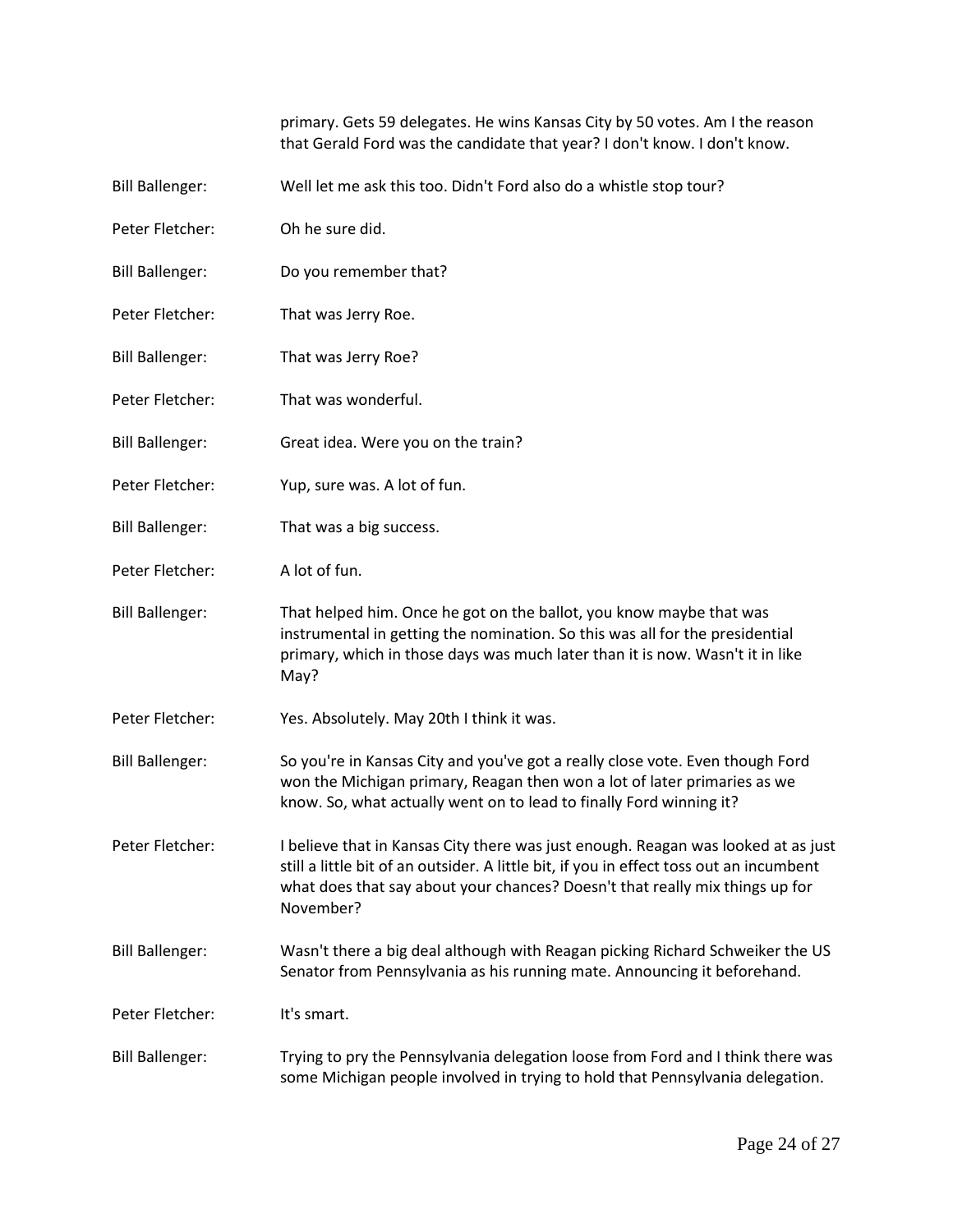| Peter Fletcher:        | That's right, and it was tough. It was very tough, but one of the things that<br>helped us is that when we had campaigned, we were campaigning in order to<br>get the convention in Detroit and we did a little trading on that too.                                                                                                                                                                                                                                                                                                        |
|------------------------|---------------------------------------------------------------------------------------------------------------------------------------------------------------------------------------------------------------------------------------------------------------------------------------------------------------------------------------------------------------------------------------------------------------------------------------------------------------------------------------------------------------------------------------------|
| <b>Bill Ballenger:</b> | So you were already lobbying and working toward getting the convention in<br>1980, beginning right there.                                                                                                                                                                                                                                                                                                                                                                                                                                   |
| Peter Fletcher:        | Sure, sure.                                                                                                                                                                                                                                                                                                                                                                                                                                                                                                                                 |
| <b>Bill Ballenger:</b> | OK working for those three or four years up to 1980 what really clinched the<br>deal getting the convention for Detroit?                                                                                                                                                                                                                                                                                                                                                                                                                    |
| Peter Fletcher:        | We said Michigan is going to be a battleground state. Even Coleman Young, the<br>hardcore Democratic mayor of Detroit will kind of quiet down if we go to<br>Detroit. That's what sold it.                                                                                                                                                                                                                                                                                                                                                  |
| <b>Bill Ballenger:</b> | What about Odie Fish? From Wisconsin. Do you remember him?                                                                                                                                                                                                                                                                                                                                                                                                                                                                                  |
| Peter Fletcher:        | Yes I sure do.                                                                                                                                                                                                                                                                                                                                                                                                                                                                                                                              |
| <b>Bill Ballenger:</b> | Big cigar smoker.                                                                                                                                                                                                                                                                                                                                                                                                                                                                                                                           |
| Peter Fletcher:        | Yup, yup, yup.                                                                                                                                                                                                                                                                                                                                                                                                                                                                                                                              |
| <b>Bill Ballenger:</b> | I heard they took him over to Windsor and got him a lot of Cuban cigars that he<br>couldn't have gotten otherwise. And wasn't he chairman of the sight selection<br>committee?                                                                                                                                                                                                                                                                                                                                                              |
| Peter Fletcher:        | Exactly. Exactly. Plus I'll tell you the other thing we did. When we brought the<br>site selection committee here, the committee that visits, we took them to every<br>upscale, we took them to the Edsel and Eleanor Ford estate. I mean we showed<br>them elegance, they were really impressed because they kept thinking of<br>Detroit as the motor city. Except what they didn't realize is the motor city made<br>a heck of a lot of money off those motors all these years and there was a lot<br>wealth. We showed them all of that. |
| <b>Bill Ballenger:</b> | Did you feel that Michigan really came through when it had its convention here<br>and National Republicans were really pleased?                                                                                                                                                                                                                                                                                                                                                                                                             |
| Peter Fletcher:        | Oh they thanked us profusely. They were impressed, but I'll tell you who else<br>helped us was Windsor. Windsor knocked themselves out to help and was the<br>only convention where delegates were put into two countries. America and a<br>foreign country.                                                                                                                                                                                                                                                                                |
| <b>Bill Ballenger:</b> | Right, right.                                                                                                                                                                                                                                                                                                                                                                                                                                                                                                                               |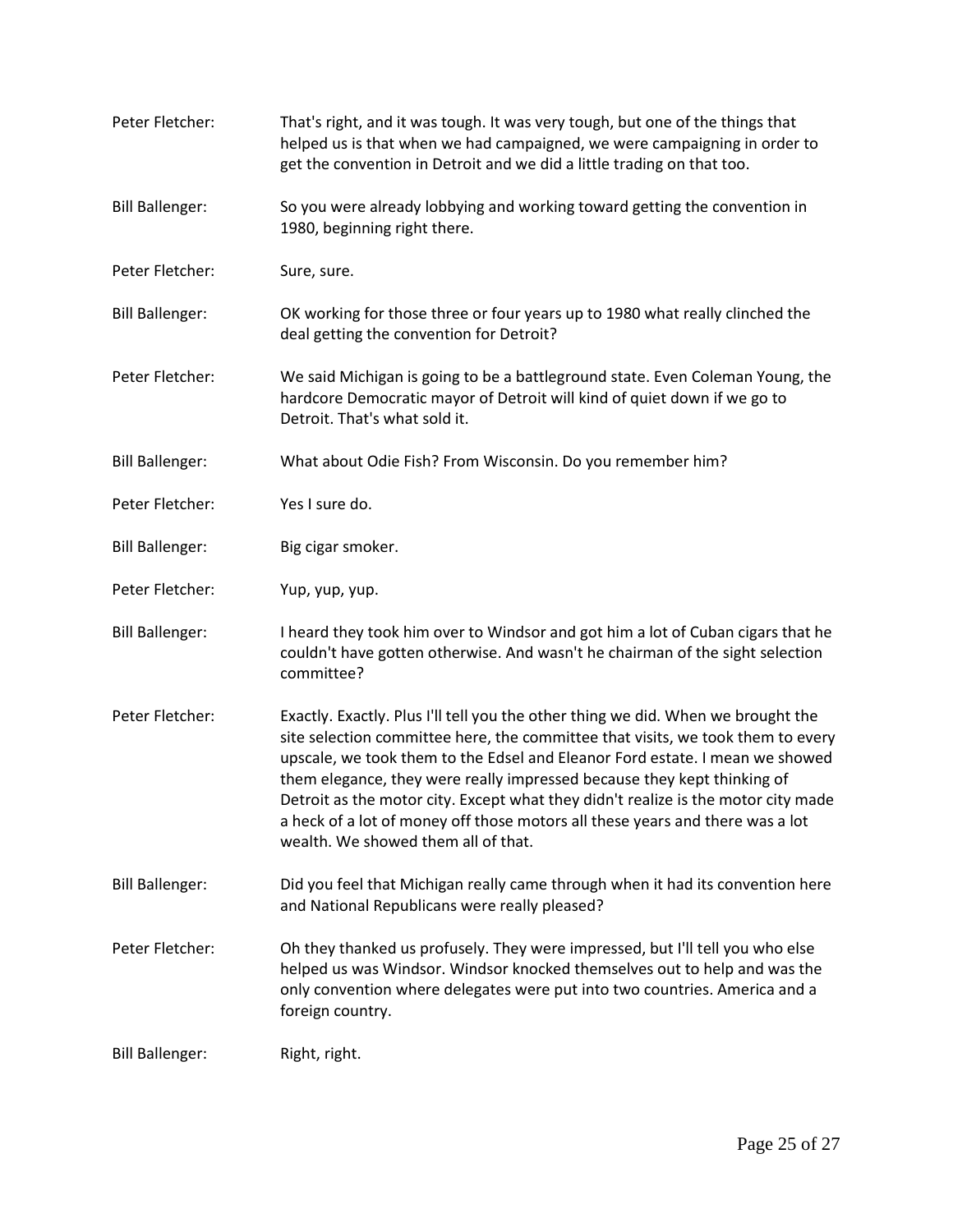| Peter Fletcher:        | Only one. Voters love that. Windsor, boy they made it so easy. They waived all<br>the usual barter things and everything. Those buses, if there was a convention<br>bus, man it went through the bridge and the tunnel, right off.                                           |
|------------------------|------------------------------------------------------------------------------------------------------------------------------------------------------------------------------------------------------------------------------------------------------------------------------|
| <b>Bill Ballenger:</b> | Okay. Peter Fletcher you were a national committeeman for the Republican<br>party for five years. Were you always a Republican? Was your family<br>Republican? How long were you a Republican? Tell us the story.                                                            |
| Peter Fletcher:        | My father was an FDR Democrat. My mother was a Wisconsin socialist. So in<br>order to be a rebellious youth I decided I'd be a Republican. My great aunt from<br>Coldwater, Edith Phelps, contemporary of Rob Teeter, pinned a Fitzgerald for<br>Governor pin on me in 1938. |
| <b>Bill Ballenger:</b> | Frank Fitzgerald the Republican.                                                                                                                                                                                                                                             |
| Peter Fletcher:        | I was very intrigued. What is that all about? That got me started in following<br>politics at a very young age.                                                                                                                                                              |
| <b>Bill Ballenger:</b> | Did you meet Frank Fitzgerald?                                                                                                                                                                                                                                               |
| Peter Fletcher:        | Oh yes.                                                                                                                                                                                                                                                                      |
| <b>Bill Ballenger:</b> | How many Governors have you met?                                                                                                                                                                                                                                             |
| Peter Fletcher:        | I have met every Governor that was Governor during my 76 years here on this<br>earth.                                                                                                                                                                                        |
| <b>Bill Ballenger:</b> | Wow.                                                                                                                                                                                                                                                                         |
| Peter Fletcher:        | I've met seven different presidents and I don't think there are too many people<br>who have done that. I found it very interesting.                                                                                                                                          |
| <b>Bill Ballenger:</b> | Who is the earliest Governor in Michigan you met?                                                                                                                                                                                                                            |
| Peter Fletcher:        | It would have been Wilber Brucker.                                                                                                                                                                                                                                           |
| <b>Bill Ballenger:</b> | '31 and '32. Of course you were barely alive or not even alive at that time.                                                                                                                                                                                                 |
| Peter Fletcher:        | Much later. I was born on February the 29th, 1932.                                                                                                                                                                                                                           |
| <b>Bill Ballenger:</b> | That's right.                                                                                                                                                                                                                                                                |
| Peter Fletcher:        | Date that will go down in infamy.                                                                                                                                                                                                                                            |
| <b>Bill Ballenger:</b> | So you're actually much younger than I thought. Right?                                                                                                                                                                                                                       |
| Peter Fletcher:        | Well, 19 birthdays.                                                                                                                                                                                                                                                          |